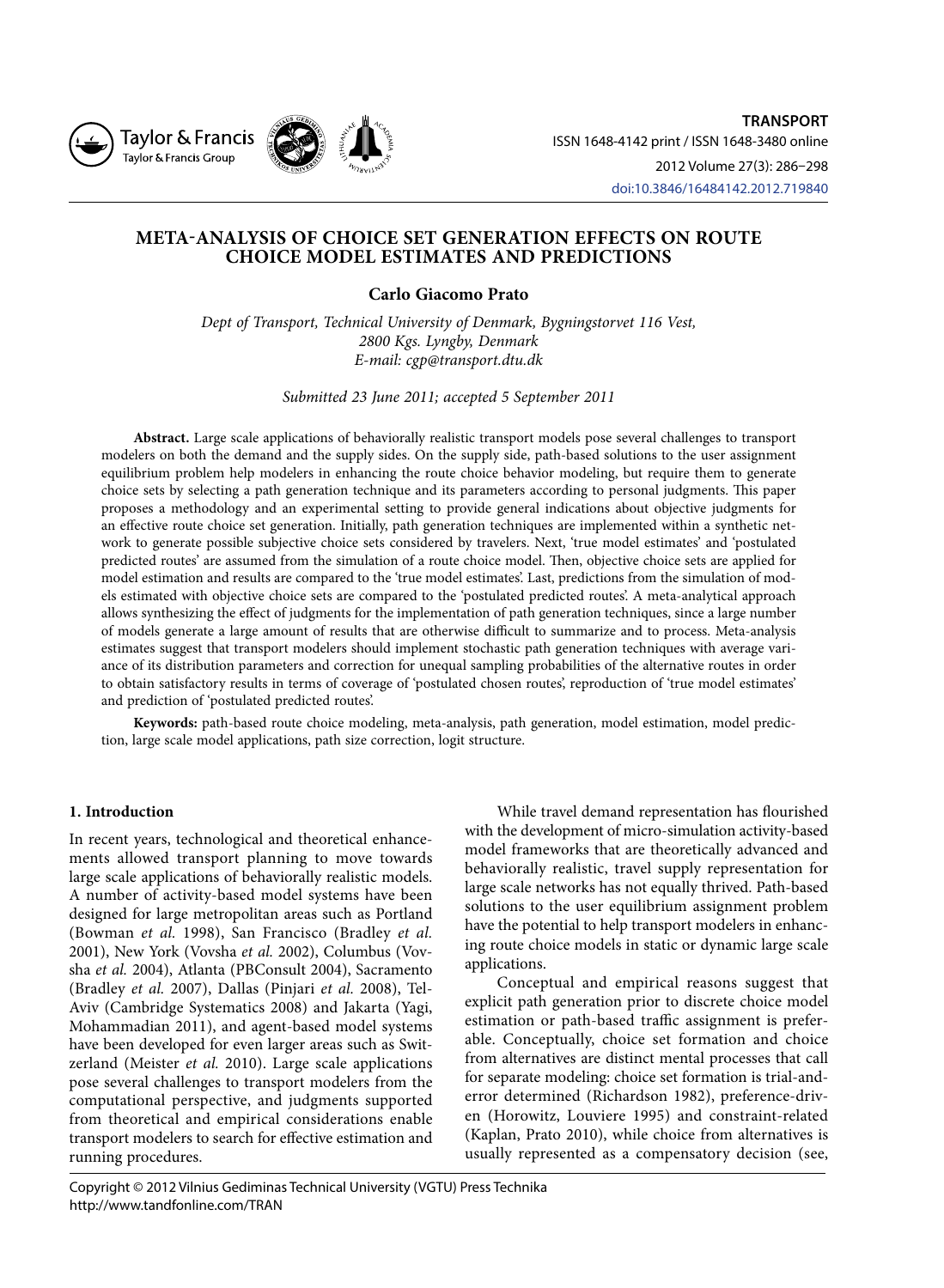e.g., Bovy 2009; Prato 2009). Empirically, various casestudies show advantages of explicit choice set formation: higher flow prediction accuracy is illustrated for path-based solutions to the Stochastic User Equilibrium (SUE) problem (Cascetta *et al.* 1997), unrealistic and inefficient paths are found within implicit choice sets for link-based assignment (Bekhor, Toledo 2005), and theoretical and computational advantages are shown when the choice set generation is separately performed prior to traffic assignment (Bliemer, Taale 2006).

Several solutions have been proposed to the explicit path generation problem. Deterministic solutions include variations of shortest path algorithms (e.g., Hunt, Kornhauser 1996; Lombard, Church 1993; Van der Zijpp, Fiorenzo-Catalano 2005), minimization of generalized cost functions (Ben-Akiva *et al.* 1984), application of heuristic rules combined with the shortest path searches (e.g., Azevedo *et al.* 1993; De la Barra *et al.* 1993), and implementation of a branch-and-bound algorithm (Prato, Bekhor 2006). Stochastic solutions include single stochastic simulation (e.g., Ramming 2002; Bekhor *et al.*  2006), doubly stochastic simulation (Nielsen 2000; Bovy, Fiorenzo-Catalano 2007) and a random walk algorithm (Frejinger *et al.* 2009). Advantages and disadvantages related to the implementation of existing path generation techniques are extensively discussed by Bovy (2009) and Prato (2009).

Even though several solutions have been proposed to the explicit path generation problem, guidelines for the implementation of path generation techniques have never been provided. As transport modelers cannot observe the subjective choice sets that contain the routes considered by travelers, they generate objective choice sets by selecting a path generation technique and its parameters according to personal judgments.

Although the impact of choice sets on choice probabilities and model performances has received increasing attention recently, the role of path generation techniques on model estimates and flow predictions has not been documented. Model performances of several route choice models estimated with different choice sets have been compared in terms of likelihood values (Bekhor, Prato 2006; Prato, Bekhor 2007), but the comparison fails to evaluate which technique better represents the observed behavior because of the absence of information with respect to actual values of model estimates. Choice probabilities from several route choice modes estimated for a small synthetic network have been paralleled to choice probabilities from a postulated probit model (Bliemer, Bovy 2008), but the analysis fails to assess the effects of the implementation of path generation techniques because of the peculiar context with a universal realm of only 12 alternatives. The influence of choice set size on objective function values and convergence times of solutions to the SUE problem have been examined (Bekhor *et al.* 2008), but the comparison fails to investigate path generation techniques other than the *k*-shortest path algorithm. In a nutshell, existing studies about the choice set effects on route choice models focus on the analysis of the robustness of models and methods, rather than on actual effects of path generation

techniques and on the provision of general indications about judgments for generating objective choice sets.

This study presents the first systematic analysis of the judgments that the transport modelers are required to apply efficient and unbiased path generation, and proposes guidelines for effective implementation of path generation techniques.

The analysis implements several path generation techniques to a synthetic network. Initially, choice sets generated with different techniques are used for defining possible subjective choice sets for the postulation of 'true model estimates' of a route choice model and the simulation of 'postulated chosen routes'. Next, choice sets generated with different techniques are employed for constructing objective choice sets for model estimation. Then, route choice models are estimated for all the possible combinations of subjective and objective choice sets. Last, predictions from the simulation of models estimated with objective choice sets are compared to the 'postulated chosen routes'. The advantage of this approach is three-fold:

- assuming subjective choice sets according to behavioral assumptions behind various path generation techniques allows covering a large variety of possible behavior in the absence of any indication about actual subjective choice sets considered by travelers;
- • estimating the same model specification within the same synthetic network allows isolating choice set effects from model and network effects;
- • analyzing the possible combinations of subjective and objective choice sets allows comparing the relative ability of path generation techniques in accurately generating 'postulated chosen routes' and reproducing 'true model estimates'.

The appraisal of the coverage of the postulated behavior with the objective choice sets and the assessment of the effects of path generation techniques on estimation and prediction accuracy are performed with a meta-analytical approach. Even though meta-analysis is generally used to review findings across different empirical studies, this paper proposes the application of meta-analysis to synthesize the effect of judgments within the same study when a large number of models generate a large amount of results that are otherwise difficult to summarize and to process. Judgments concern the path generation technique to be implemented and its parameters to be defined, and the meta-analysis examines a large number of combinations of subjective and objective choice sets to provide modelers with general guidelines for obtaining better coverage of postulated behavior and higher accuracy in model estimates and flow predictions.

The remainder of the paper is structured as follows. Section 2 presents the rationale behind the consideration of path generation techniques for constructing subjective and objective choice sets. Section 3 describes the synthetic data and the methods for evaluating model estimates and flow predictions. Section 4 synthesizes estimation and prediction results. Section 5 summarizes the findings from the analysis.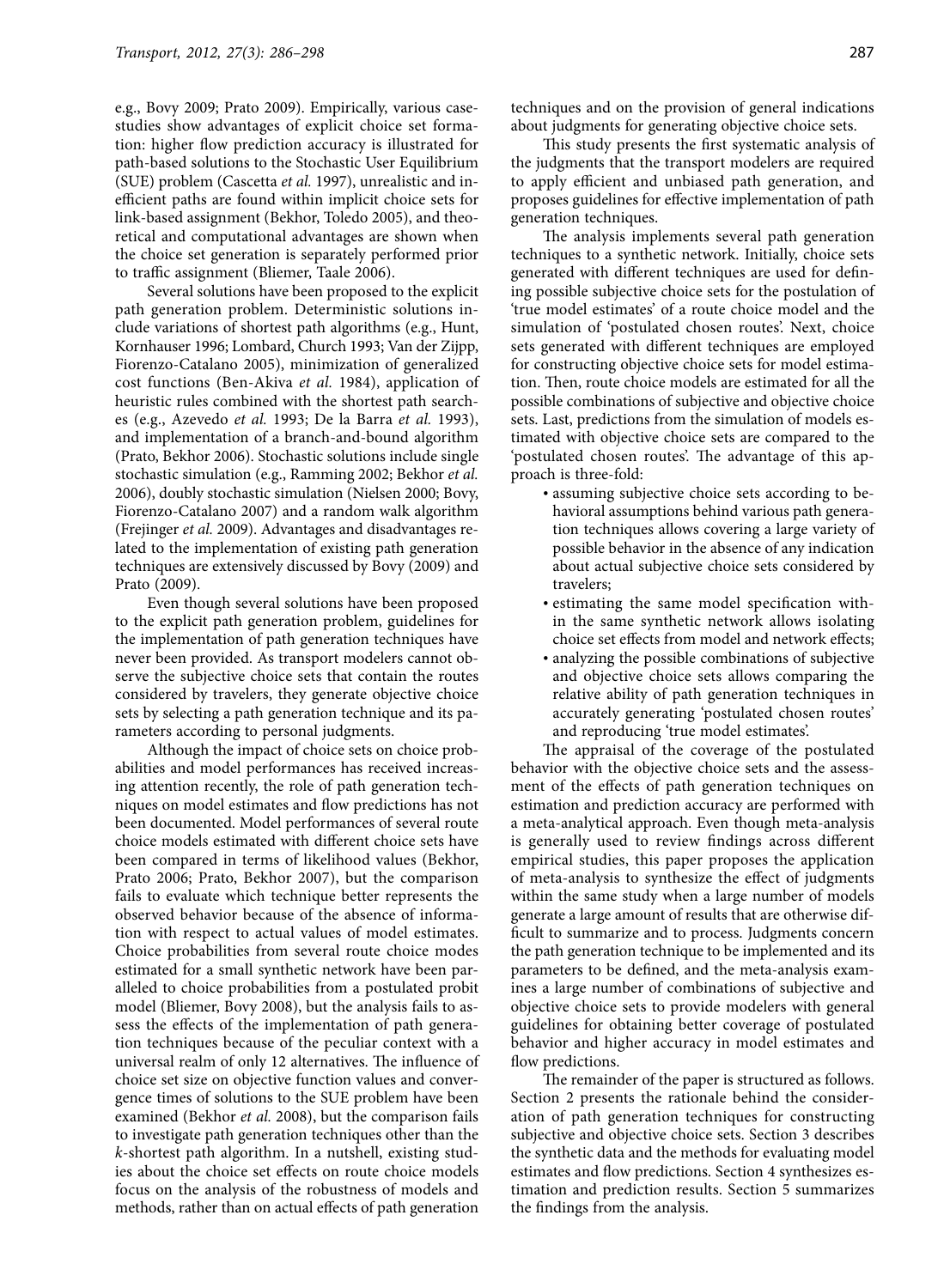### **2. Generating Subjective and Objective Choice Sets**

Judgments about path generation techniques and parameters to be implemented are examined by considering a variety of techniques that are included in the analysis according to the rationale presented in four points.

The first point concerns the distinction between deterministic and stochastic techniques. Even though intuitively superior, considering only stochastic approaches would bias the current analysis by providing answers before questions about path generation effectiveness are even formulated.

The second point involves the selection of deterministic approaches. Even though their evolution suggests the superiority of more recent developments with respect to the shortest path algorithms, considering the only one deterministic technique would bias again the current analysis. The first deterministic technique is considered to be the largely applied and the most straightforward approach to the choice set generation problem consisting in the computation of *k-*shortest paths. The second deterministic technique is considered to be the iteration of the shortest path search after heuristic rules which penalize links on the last shortest path computed in the iterative process (De la Barra *et al.* 1993), which is preferable to link elimination (Azevedo *et al.* 1993) that introduces network disconnection problems. The third deterministic technique is considered to bethe enumeration of the paths connecting the origin and destination of a trip under behavioral and logical constraints within a branch-and-bound algorithm (Prato, Bekhor 2006).

The third point concerns the selection of stochastic approaches. The current analysis examines the effects of three techniques most recently developed and used in the literature about route choice modeling. The first stochastic technique considered is the most straightforward stochastic simulation approach to the path generation problem consisting in the iteration of the shortest path search after randomization of link impedances (e.g., Bekhor *et al.* 2006; Bovy, Fiorenzo-Catalano 2007). The second stochastic technique considered is the natural evolution of the previous approach considering an error term for traffic network variations and an error term for traveler taste heterogeneity (e.g., Nielsen 2000; Bovy, Fiorenzo-Catalano 2007).

The third stochastic technique considered is a random walk algorithm that is biased towards the search for the shortest path (Frejinger *et al.* 2009).

The fourth point playing a role in the selection of path generation techniques involves the parameters for their implementation being relevant for model estimation and model implementation. Considering only one set of parameters (e.g., number of iterations, specific parameters, probability distributions) it would bias the current analysis that intends to provide general guidelines about judgments concerning the selection of path generation techniques.

With respect to the *k*-shortest path, five values of *k* cover from a fairly small to a very large window of admissible path costs. With respect to the link penalty,

five combinations with increasing penalizing factor cover from a small to a large variation of the alternatives in the generated choice sets. With respect to the branchand-bound, five combinations of the thresholds of the branching rule allow assessing the effect of increasing choice set size and route heterogeneity in the generation process.

With respect to the stochastic simulation, as unfortunately normal distribution produces the negative link impedances and truncated normal distribution is not additive over the links, five combinations of shape and scale of a gamma distribution with mean equal to the link impedance and a range of increasing variances assure a large variety of positive link impedances. With respect to the doubly stochastic simulation, five variations of a gamma distribution for the first error component representing travel time variation and a log-normal distribution for the second error component capturing taste heterogeneity cover a range of alternatives with growing variances. With respect to the random walk algorithm, five values of the parameters of the Kumaraswami distribution of the weights encompass a range of variance with respect to the shortest path in the generation process.

In summary, five variations are considered for each of the six path generation techniques selected in order for the analysis to account for judgments in terms of selection of the type of technique, application of the specific technique, definition of the level of variance of the parameters, and generation of small or large choice sets.

#### **3. Experimental Setting**

#### **3.1. Synthetic Data**

The experimental setting applies path generation techniques to the synthetic network represented in Figure that consists of 38 nodes and 64 links, with link length proportional to the length of the figure and some links with speed bumps. The network is originally a part of a real network of the city of Borlänge (Sweden) and has been presented by Frejinger *et al.* (2009) for testing the random walk algorithm. The universal realm consists of 170 alternative routes between origin *O* and destination *D*, among which 29 have equal minimum length.



**Fig.** Network for experimental design (Frejinger *et al.* 2009)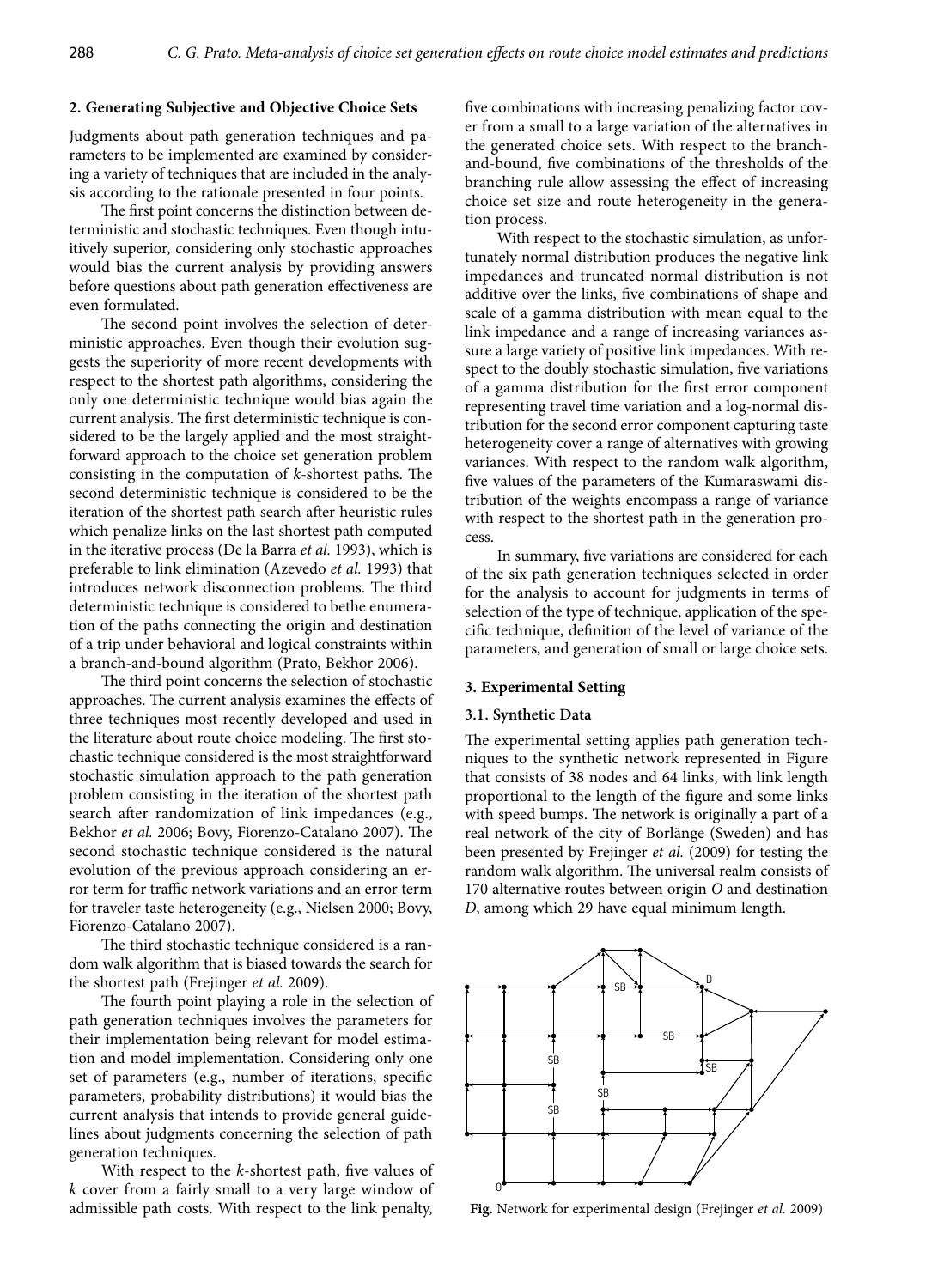Subjective choice sets are unknown and hence their definition is hypothesized according to the behavioral assumptions behind the six path generation techniques applied. Table 1 reports parameters of five variations for each path generation technique. Parameters are defined from very small to very large variance, where very large (small) variance suggests that the resulting choice set is fairly large (small) since increasing the number of iterations or the variance of distribution parameters produces (does not produce) additional routes.

Datasets of 4000 observations for estimation purposes and 1000 observations for prediction purposes are generated from the variations of path generation techniques applied. This procedure creates 30 datasets of 4000 subjective choice sets for model estimation and 30 datasets of 1000 subjective choice sets for model prediction.

For each dataset of subjective choice sets, a PSC-Logit model (Bovy *et al.* 2008) is postulated. The advantage in using the PSC-Logit is two-fold:

- the model accounts for similarities across alternatives while maintaining a simple Logit structure;
- • MNL modifications are robust with respect to variations in the number of alternatives and in the composition of the choice sets (e.g., Bliemer, Bovy 2008; Prato, Bekhor 2007).

The following utility function is specified for each alternative *j* and observation *n*:

$$
U_{jn} = \beta_{length}Length_j + \beta_{bumps} SpeedBumps_j +
$$
  
\n
$$
\beta_{turns} Turns_j + \beta_{PSC} PSC_j + \varepsilon_{jn},
$$
\n(1)

where: *Length<sub>j</sub>* is the length; *SpeedBumps<sub>j</sub>* is the number of speed bumps; *Turnsj* is the number of turns; *PSCj* is the Path Size Correction of alternative *j*. The 'true model estimates' are assumed equal to  $-1$  for  $\beta_{length}$ ,  $-0.10$  for  $\beta_{\text{bumps}}$ , –0.30 for  $\beta_{\text{turns}}$ , 1 for  $\beta_{\text{PSC}}$ , and error terms  $\varepsilon_{jn}$  are independently and identically distributed extreme value with scale 1 and location 0. The Path Size Correction of alternative *j* is defined as (Bovy *et al.* 2008, 2009):

$$
PSC_j = -\sum_{a \in \Gamma_j} \left( \frac{L_a}{L_j} \ln \sum_{l \in C} \delta_{al} \right),\tag{2}
$$

where:  $L_j$  is the length of route *j*;  $L_a$  is the length of link *a*;  $\Gamma_j$  is the set of links belonging to route *j*;  $\delta_{al}$  is the linkpath incidence dummy (equal to one if links *a* belongs to route *l* and zero otherwise).

For each dataset of subjective choice sets, 4000 'postulated chosen routes' for estimation purposes and 1000 'postulated predicted routes' for prediction purposes are simulated by selecting the alternative with the highest utility within the choice set of each observation *n*.

| Path generation technique    | parameter                                                                                                                                          | very small<br>variance                                  | small<br>variance | average<br>variance                                                                     | large variance | very large<br>variance |  |  |  |  |
|------------------------------|----------------------------------------------------------------------------------------------------------------------------------------------------|---------------------------------------------------------|-------------------|-----------------------------------------------------------------------------------------|----------------|------------------------|--|--|--|--|
|                              |                                                                                                                                                    | define length limit in order to define k-shortest paths |                   |                                                                                         |                |                        |  |  |  |  |
| k-shortest path              | length limit                                                                                                                                       | 35                                                      | 36                | 37                                                                                      | 40             | 51                     |  |  |  |  |
|                              | k                                                                                                                                                  | 33                                                      | 51                | 88                                                                                      | 104            | 170                    |  |  |  |  |
|                              |                                                                                                                                                    |                                                         |                   | Iterate the shortest path searches and penalize the shortest path links                 |                |                        |  |  |  |  |
| link penalty                 | penalty factor                                                                                                                                     | 2%                                                      | 3%                | 5%                                                                                      | 10%            | 20%                    |  |  |  |  |
|                              | iterations                                                                                                                                         | 50                                                      | 50                | 50                                                                                      | 100            | 100                    |  |  |  |  |
|                              |                                                                                                                                                    |                                                         |                   | connect origin and destination of the trips with five behavioral and logical thresholds |                |                        |  |  |  |  |
|                              | directional                                                                                                                                        | 100%                                                    | 100%              | 110%                                                                                    | 110%           | 110%                   |  |  |  |  |
|                              | temporal                                                                                                                                           | 17                                                      | 25                | 33                                                                                      | 44             | 62                     |  |  |  |  |
| branch-and-bound             | detour                                                                                                                                             | 100%                                                    | 100%              | 110%                                                                                    | 110%           | 120%                   |  |  |  |  |
|                              | similarity                                                                                                                                         | 85%                                                     | 80%               | 80%                                                                                     | 75%            | 70%                    |  |  |  |  |
|                              | movement                                                                                                                                           | $\overline{4}$                                          | $\overline{4}$    | 4                                                                                       | 5              | 5                      |  |  |  |  |
|                              | iterate the shortest path searches after extracting link length from gamma distribution                                                            |                                                         |                   |                                                                                         |                |                        |  |  |  |  |
| stochastic simulation        | mean                                                                                                                                               | length                                                  | length            | length                                                                                  | length         | length                 |  |  |  |  |
|                              | st.dev                                                                                                                                             | 0.25 length                                             | 0.50 length       | length                                                                                  | 2 length       | 3 length               |  |  |  |  |
|                              | iterate the shortest path searches after extracting link length from gamma distribution<br>and travelers' preferences from log-normal distribution |                                                         |                   |                                                                                         |                |                        |  |  |  |  |
|                              | mean                                                                                                                                               | length                                                  | length            | length                                                                                  | length         | length                 |  |  |  |  |
| doubly stochastic simulation | st.dev                                                                                                                                             | $0.50$ length                                           | 0.50 length       | length                                                                                  | length         | 2 length               |  |  |  |  |
|                              | mean                                                                                                                                               | $-1$                                                    | $-1$              | $-1$                                                                                    | $-1$           | $-1$                   |  |  |  |  |
|                              | st.dev                                                                                                                                             | 0.25                                                    | 0.25              | 0.5                                                                                     | 1              | $\mathbf{1}$           |  |  |  |  |
|                              | calculate route probabilities from link probabilities based on link weights that are Kumaraswami                                                   |                                                         |                   | distributed with two parameters $b_1$ and $b_2$                                         |                |                        |  |  |  |  |
| random walk                  | b <sub>1</sub>                                                                                                                                     | 10                                                      | 7                 | 5                                                                                       | 3              | $\mathbf{1}$           |  |  |  |  |
|                              | b <sub>2</sub>                                                                                                                                     | 1                                                       | $\mathbf{1}$      | 1                                                                                       | 1              | $\mathbf{1}$           |  |  |  |  |

**Table 1.** Implementation of path generation techniques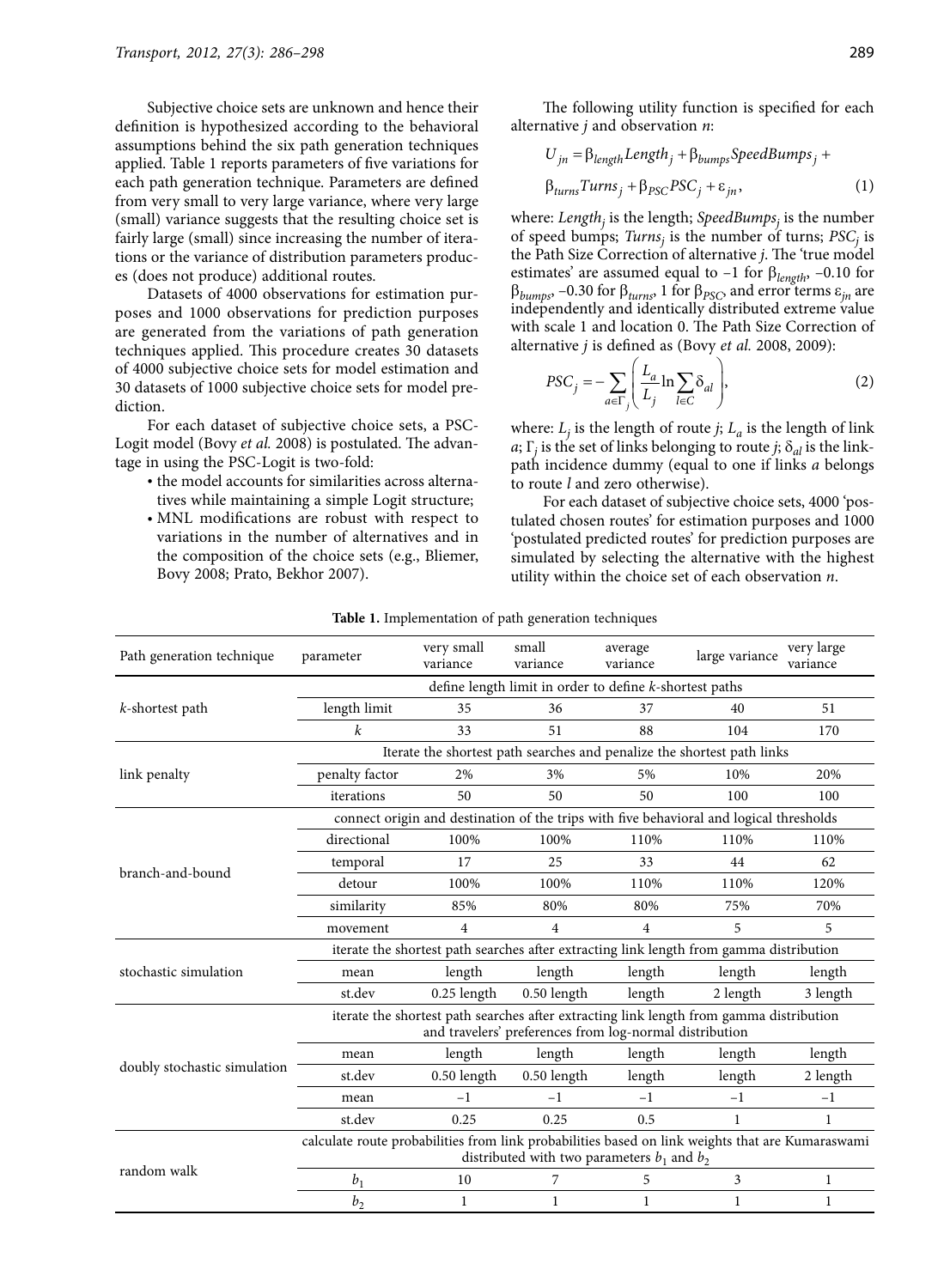### **3.2. Evaluation of Model Estimates and Flow Predictions**

Objective choice sets are generated for model estimation and model prediction purposes from the same 30 variations of path generation techniques.

For each dataset of objective choice sets, 30 models are estimated while considering as chosen alternatives the 'postulated chosen routes' from the 30 datasets of subjective choice sets. Observations where the objective choice sets do not contain the 'postulated chosen routes' are not considered for model estimation, and the coverage of the 'postulated chosen routes' is evaluated for each of the 900 objective-subjective combinations:

$$
Cov_{obj-sub} = \frac{\sum_{n} I(R_{sub,n} \in C_{obj,n})}{N} \cdot 100,
$$
 (3)

where: *Cov*<sub>obi-sub</sub> is the coverage of the dataset *obj* of objective choice sets with respect to the 'postulated chosen routes' from the dataset *sub* of subjective choice sets; *I*(*·*) is an indicator function equal to 1 when the 'postulated chosen route' *Rsub,n* belongs to the objective choice set  $C_{obj,n}$  of observation *n*, and *N* is the total number of observations.

Models are estimated by defining the utility function:

$$
V_{jn} = \mu \Big( \beta_{length}Length_j + \beta_{bumps} SpeedBumps_j + \beta_{turns} Turns_j + \beta_{PSC} PSC_j \Big), \tag{4}
$$

where:  $\mu$  is the scale parameter. It should be noted that  $\beta_{length}$  is fixed to -1 and  $\mu$ ,  $\beta_{bumps}$ ,  $\beta_{turns}$  and  $\beta_{PSC}$  are estimated to have the same scale for all models and to compute the *t*-test with respect to the corresponding 'true model estimates'. When the random walk algorithm is used to generate datasets of objective choice sets, the utility function is:

$$
V_{jn} = \mu \left( \beta_{length}Length_j + \beta_{bumps} SpeedBumps_j + \beta_{turns} Turns_j + \beta_{PSC} PSC_j \right) + \ln \left( k_{jn} / q_j \right),
$$
 (5)

where:  $k_{in}$  is the number of time route *j* is sampled for observation *n*; *qj* is the probability of sampling route *j*; the additional logarithmic term corrects for the unequal sampling probabilities of the routes.

Accuracy of the model estimates with respect to the 'true model estimates' of the postulated model is calculated for each of the 3600 estimated parameters:

$$
Accpar,obj-sub =
$$
  
Prob
$$
\left(\frac{est_{par,obj-sub} - \text{expect}_{par}}{stderrest_{par,obj-sub}} < t\right) \cdot 100,
$$
 (6)

where:  $Acc_{par,obj-sub}$  is the accuracy of the estimate of the parameter for the model with dataset *obj* of objective choice sets and 'postulated chosen routes' from dataset *sub* of subjective choice sets;  $est_{par, obj-sub}$  is the estimate; *stderrest<sub>par,obj–sub* is its standard error; *expest<sub>par</sub>* is the ex-</sub> pected 'true model estimate'; *t* is the critical value of the Student distribution with *n* degrees of freedom.

For each dataset of subjective choice sets, Monte-Carlo simulation is applied from the estimates of the 30 models using the same dataset for obtaining the 'postulated chosen routes'. The obtained 'simulated predicted routes' are compared to the 'postulated predicted routes' after translating both into network flows by counting the number of travelers on each link. Predictions from the estimated models are evaluated with the calculation of the following error measures for each combination of estimated model with the respective dataset of subjective choice sets:

RMSE<sub>sim-pos</sub> = 
$$
\sqrt{\frac{\sum_{a=1}^{A} (N_{sim,a} - N_{pos,a})^2}{A}}
$$
; (7)

$$
MAPE_{sim-pos} = \frac{1}{A} \sum_{a=1}^{A} \left| \frac{\left(N_{pos,a} - N_{sim,a}\right)}{N_{pos,a}} \right|,
$$
 (8)

where:  $RMSE_{sim-pos}$  is the root mean square error; *MAPEsim–pos* is the mean absolute percentage error between simulated and predicted routes; *A* is the number of links in the network;  $N_{\text{sim},a}$  is the flow on link *a* as calculated by translating the 'simulated predicted routes'; *Npos,a* is the flow on link *a* as calculated by translating the 'postulated predicted routes'.

Given the 900 coverage values, the 3600 accuracy values from model estimation, and the 900 mean absolute percentage errors, a meta-analysis considers coverage, estimation accuracy and prediction error as dependent variables and characteristics of the choice sets as independent variables. Characteristics of the objective choice sets for model estimation include the technique applied and the degree of variance, while characteristic of the subjective choice sets for obtaining 'postulated chosen routes' comprise choice set size (i.e., small for less than 30 alternatives, medium for 30 to 50 alternatives, large for more than 50 alternatives), degree of heterogeneity across routes (i.e., homogeneous for average path size less than 0.10), and consistency with the objective choice sets (i.e., both generated with the same path generation technique and same parameters).

### **4. Results**

### **4.1. Subjective and Objective Choice Sets**

Table 2 summarizes the characteristics of the choice sets from the implementation of the 30 variations of path generation techniques. Expectedly:

- the increase in the variance of the parameters for each path generation technique produces larger choice sets;
- deterministic techniques generate the same alternative routes for the same origin-destination pair, an unreasonable outcome when considering that most likely different travelers have different subjective choice sets;
- • stochastic techniques produce different alternative routes for the same origin-destination pair, a behaviorally plausible trait.

Table 3 summarizes the coverage of the dataset of objective choice sets with respect to the 'postulated cho-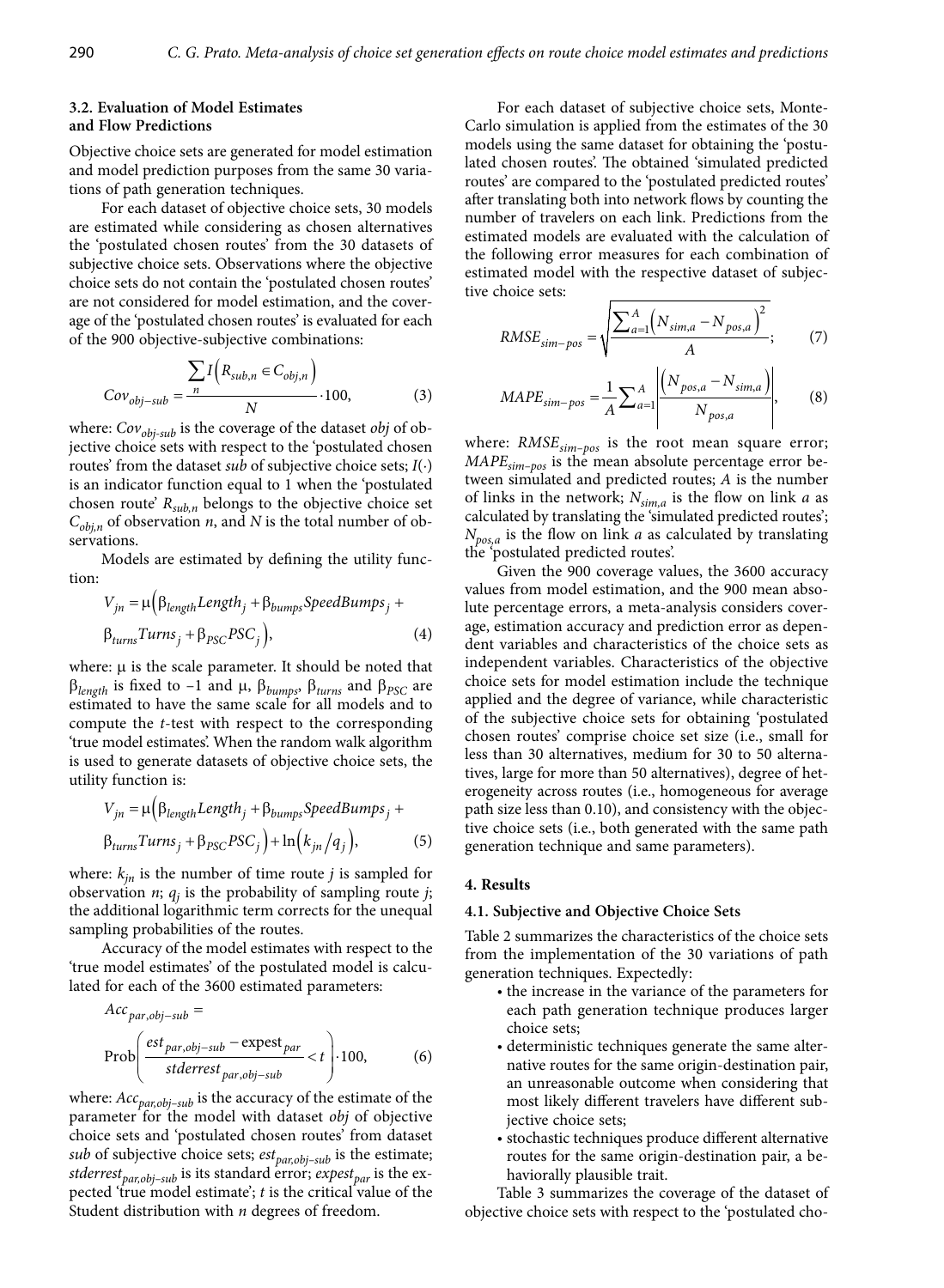| Path generation technique    | measure | very small<br>variance   | small variance           | average<br>variance      | large variance           | very large<br>variance       |
|------------------------------|---------|--------------------------|--------------------------|--------------------------|--------------------------|------------------------------|
|                              | min     | 33                       | 51                       | 88                       | 104                      | 170                          |
|                              | max     | 33                       | 51                       | 88                       | 104                      | 170                          |
| k-shortest path              | mean    | 33                       | 51                       | 88                       | 104                      | 170                          |
|                              | st.dev. | $\overline{\phantom{m}}$ | $\qquad \qquad -$        | $\qquad \qquad -$        | $\overline{\phantom{m}}$ | -                            |
|                              | min     | 22                       | 29                       | 43                       | 53                       | 49                           |
| link penalty                 | max     | 22                       | 29                       | 43                       | 53                       | 49                           |
|                              | mean    | 22                       | 29                       | 43                       | 53                       | 49                           |
|                              | st.dev. | $\overline{\phantom{m}}$ | $\overline{\phantom{m}}$ | $\equiv$                 | $\overline{\phantom{m}}$ | $\overline{\phantom{0}}$     |
|                              | min     | 17                       | 25                       | 33                       | 44                       | 62                           |
| branch-and-bound             | max     | 17                       | 25                       | 33                       | 44                       | 62                           |
|                              | mean    | 17                       | 25                       | 33                       | 44                       | 62                           |
|                              | st.dev. | $\qquad \qquad -$        | $\qquad \qquad -$        | $\overline{\phantom{0}}$ | $\overline{\phantom{m}}$ | $\qquad \qquad \blacksquare$ |
|                              | min     | 24                       | 28                       | 33                       | 44                       | 49                           |
| stochastic simulation        | max     | 38                       | 44                       | 56                       | 72                       | 76                           |
|                              | mean    | 30.9                     | 35.2                     | 43.8                     | 57.5                     | 62.3                         |
|                              | st.dev. | 4.3                      | 5.8                      | 8.3                      | 11.0                     | 11.4                         |
|                              | min     | 24                       | 28                       | 34                       | 37                       | 47                           |
| doubly stochastic simulation | max     | 40                       | 46                       | 59                       | 64                       | 73                           |
|                              | mean    | 31.7                     | 35.7                     | 45.6                     | 49.9                     | 58.6                         |
|                              | st.dev. | 4.6                      | 6.1                      | 8.7                      | 9.6                      | 11.1                         |
|                              | min     | 25                       | 27                       | 33                       | 36                       | 44                           |
| random walk                  | max     | 42                       | 50                       | 55                       | 66                       | 71                           |
|                              | mean    | 33.2                     | 38.5                     | 44.0                     | 51.8                     | 58.7                         |
|                              | st.dev. | 6.0                      | 7.8                      | 9.1                      | 10.8                     | 11.6                         |

**Table 2.** Summary of characteristics of generated choice sets

**Table 3.** Coverage of objective choice sets with respect to 'postulated chosen routes'

| Path generation technique       | variation      | $k$ -path | link<br>penalty | branch<br>and bound | stochastic<br>simulation | doubly stochastic<br>simulation | random<br>walk |
|---------------------------------|----------------|-----------|-----------------|---------------------|--------------------------|---------------------------------|----------------|
|                                 | very small var | 54.7      | 41.0            | 50.0                | 42.2                     | 42.2                            | 41.3           |
|                                 | small var      | 82.0      | 71.7            | 76.9                | 70.8                     | 70.8                            | 69.7           |
| k-shortest path                 | average var    | 94.7      | 87.3            | 87.2                | 87.3                     | 87.3                            | 86.8           |
|                                 | large var      | 97.6      | 91.3            | 92.2                | 93.0                     | 95.6                            | 91.2           |
|                                 | very large var | 100.0     | 100.0           | 100.0               | 100.0                    | 100.0                           | 100.0          |
|                                 | very small var | 73.5      | 69.2            | 71.1                | 66.8                     | 66.7                            | 65.2           |
|                                 | small var      | 61.1      | 75.8            | 66.7                | 64.7                     | 64.4                            | 62.6           |
| link penalty                    | average var    | 79.4      | 84.8            | 83.6                | 75.0                     | 74.5                            | 73.8           |
|                                 | large var      | 72.4      | 85.1            | 78.0                | 75.3                     | 75.4                            | 73.6           |
|                                 | very large var | 61.4      | 77.1            | 70.1                | 62.8                     | 62.8                            | 61.5           |
|                                 | very small var | 59.6      | 61.7            | 73.7                | 56.0                     | 55.4                            | 54.3           |
|                                 | small var      | 76.4      | 77.6            | 91.0                | 73.6                     | 73.5                            | 72.1           |
| branch-and-bound                | average var    | 81.2      | 82.3            | 93.2                | 77.4                     | 77.4                            | 75.8           |
|                                 | large var      | 87.2      | 92.0            | 97.3                | 87.3                     | 86.9                            | 85.4           |
|                                 | very large var | 99.5      | 99.9            | 100.0               | 99.7                     | 99.7                            | 99.1           |
|                                 | very small var | 95.5      | 96.4            | 96.5                | 96.4                     | 95.8                            | 94.9           |
|                                 | small var      | 94.9      | 95.8            | 96.1                | 96.3                     | 95.4                            | 94.4           |
| stochastic simulation           | average var    | 93.1      | 93.8            | 94.4                | 94.8                     | 93.5                            | 92.5           |
|                                 | large var      | 85.6      | 87.6            | 87.6                | 88.9                     | 86.5                            | 85.5           |
|                                 | very large var | 80.0      | 82.7            | 82.5                | 85.0                     | 81.2                            | 80.3           |
|                                 | very small var | 95.7      | 96.4            | 96.7                | 95.9                     | 96.8                            | 95.0           |
|                                 | small var      | 94.8      | 96.0            | 96.3                | 95.4                     | 96.5                            | 94.4           |
| doubly stochastic<br>simulation | average var    | 92.3      | 93.3            | 93.7                | 92.8                     | 94.1                            | 91.9           |
|                                 | large var      | 90.5      | 92.0            | 92.1                | 91.1                     | 92.8                            | 90.4           |
|                                 | very large var | 84.4      | 87.1            | 86.7                | 85.7                     | 88.2                            | 84.9           |
|                                 | very small var | 84.8      | 87.2            | 87.2                | 86.5                     | 86.0                            | 88.5           |
|                                 | small var      | 83.0      | 85.5            | 85.6                | 85.8                     | 84.4                            | 87.6           |
| random walk                     | average var    | 79.5      | 82.7            | 83.1                | 82.0                     | 81.7                            | 85.3           |
|                                 | large var      | 73.9      | 77.5            | 77.3                | 76.8                     | 76.0                            | 80.7           |
|                                 | very large var | 59.2      | 65.7            | 65.4                | 64.5                     | 63.5                            | 71.0           |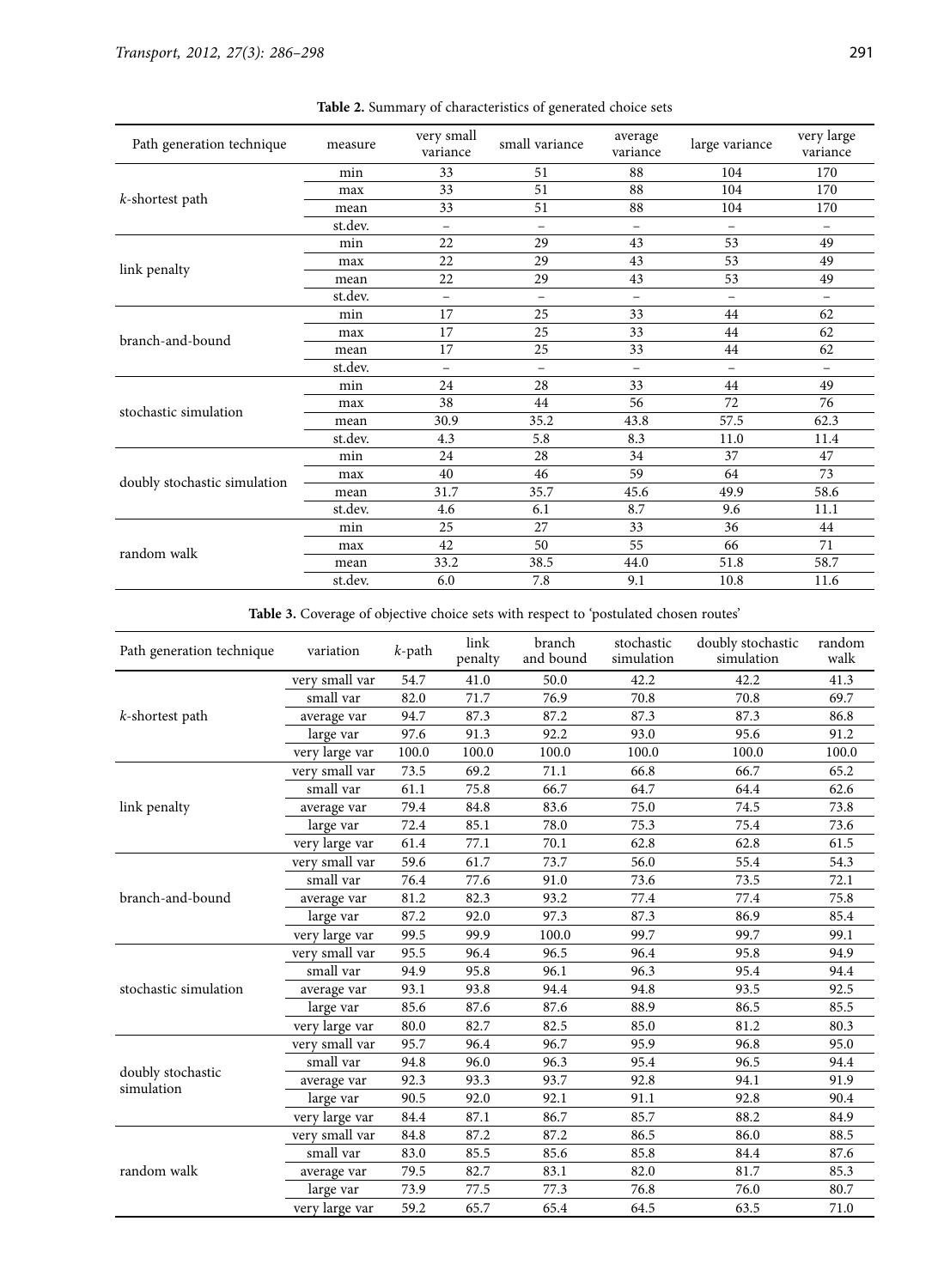sen routes'. As 900 comparisons are computed, the table summarizes the relationship of the 30 variations of the path generation techniques with respect to 'postulated chosen routes' by combining results for the five variations of each technique. Expected findings are found from this snapshot, regardless of the postulated behavior:

- enlarging the number of alternatives considered in the *k*-shortest path and relaxing the thresholds in the branch-and-bound the algorithm increases in coverage;
- among deterministic techniques, the branch-andbound outperforms competing techniques;
- • among stochastic techniques, doubly stochastic simulation outperforms competing techniques.

The most unexpected finding from this snapshot is that increasing the variance and enlarging objective choice sets does not boost the coverage. Possibly, the snapshot is limited because 'postulated predicted routes' consider jointly all five variations for each technique and lose part of the information. Also, larger variance of the parameters of path generation techniques most likely generates irrelevant routes that are not created under different parameters.

The difficulty in interpreting coverage results from Table 3 motivates the meta-analysis for the 900 combinations between datasets of objective choice sets and 'postulated chosen routes'. Table 4 presents estimates of the regression model that suggest how coverage of postulated behavior increases with the implementation of stochastic techniques, average to large variance of their parameters, and obviously application of the same technique for generating objective and subjective choice sets. Among deterministic techniques, branch-andbound and link penalty contribute increasing coverage with respect to the *k*-shortest paths. Among stochastic techniques, the doubly stochastic simulation contributes augmenting coverage with respect to the stochastic simulation and even more the random walk. If the finding for deterministic techniques is expected, as the increase in coverage agrees with the growth in realism of the behavioral assumptions, the finding for stochastic techniques is less expected, as the more recently developed random walk does not outperform stochastic simulation. Coverage of 'postulated chosen routes' benefits also from the analysis of large and homogeneous subjective choice sets, suggesting that path generation techniques perform better when the subjective choice sets are numerous and the alternatives are similar.

Meta-analysis estimates suggest that results from the snapshot of the coverage in Table 3 might indeed be unexpected not only because of actual characteristics of the choice sets, but also because of results aggregated in the attempt to summarize findings from a large amount of models. The proposed approach allows not only considering every single combination of datasets of objective and subjective choice sets, but also suggesting general judgments in the implementation of path generation techniques regardless of the postulated behavior.

|  |  | <b>Table 4.</b> Meta-analysis estimates of the coverage |  |  |  |  |  |
|--|--|---------------------------------------------------------|--|--|--|--|--|
|--|--|---------------------------------------------------------|--|--|--|--|--|

| Parameter                               | est.                                                                    | $t$ -stat |  |  |  |  |  |  |  |
|-----------------------------------------|-------------------------------------------------------------------------|-----------|--|--|--|--|--|--|--|
|                                         | characteristic related to the technique<br>used to generate choice sets |           |  |  |  |  |  |  |  |
| deterministic technique <sup>a</sup>    |                                                                         |           |  |  |  |  |  |  |  |
|                                         |                                                                         |           |  |  |  |  |  |  |  |
| stochastic technique                    | 26.718                                                                  | 23.76     |  |  |  |  |  |  |  |
| $k$ -shortest path <sup>a</sup>         |                                                                         |           |  |  |  |  |  |  |  |
| link penalty                            | 22.826                                                                  | 20.18     |  |  |  |  |  |  |  |
| branch-and-bound                        | 27.185                                                                  | 24.04     |  |  |  |  |  |  |  |
| stochastic simulation                   | 4.418                                                                   | 5.61      |  |  |  |  |  |  |  |
| doubly stochastic simulation            | 8.060                                                                   | 8.87      |  |  |  |  |  |  |  |
| random walk <sup>a</sup>                |                                                                         |           |  |  |  |  |  |  |  |
| small variance                          | $-10.896$                                                               | $-20.04$  |  |  |  |  |  |  |  |
| average variance <sup>a</sup>           |                                                                         |           |  |  |  |  |  |  |  |
| large variance                          | 4.064                                                                   | 7.63      |  |  |  |  |  |  |  |
| characteristic related to the technique |                                                                         |           |  |  |  |  |  |  |  |
| used to postulate choices               |                                                                         |           |  |  |  |  |  |  |  |
| low heterogeneity <sup>a</sup>          |                                                                         |           |  |  |  |  |  |  |  |
| medium/high heterogeneity               | $-26.576$                                                               | $-30.99$  |  |  |  |  |  |  |  |
| small choice set size                   | $-8.345$                                                                | $-10.64$  |  |  |  |  |  |  |  |
| medium choice set size <sup>a</sup>     |                                                                         |           |  |  |  |  |  |  |  |
| large choice set size                   | 7.655                                                                   | 15.77     |  |  |  |  |  |  |  |
| consistent with generation              | 16.478                                                                  | 17.20     |  |  |  |  |  |  |  |
| constant                                | 39.122                                                                  | 62.36     |  |  |  |  |  |  |  |
| N                                       |                                                                         | 3600      |  |  |  |  |  |  |  |
| $R^2$                                   |                                                                         | 0.751     |  |  |  |  |  |  |  |
| Notae, <sup>d</sup> raforance category  |                                                                         |           |  |  |  |  |  |  |  |

Notes: <sup>a</sup>reference category

#### **4.2. Accuracy of Parameter Estimates**

Table 5 illustrates the model estimates for the 'postulated chosen routes' from the dataset of subjective choice sets corresponding to complete path enumeration (i.e., *k*-shortest path with 170 routes). This snapshot allows initial considerations about model estimates. Firstly, all the variations of the random walk algorithm allow obtaining unbiased model estimates, most likely because of the correction term for unequal sampling probabilities of routes. None of the competing path generation techniques allows obtaining unbiased model estimates consistently, and only large to very large variance in their parameters allows reproducing the 'true model estimates', suggesting that a larger generated choice set helps increasing estimation accuracy. Secondly, link penalty, branch-and-bound and both stochastic approaches fail almost in every circumstance to reproduce the 'true model estimates', suggesting that obtaining higher coverage is not a synonym of having higher accuracy in model estimation. Thirdly, *k*-shortest path shows some promise, but most likely because the 'postulated chosen routes' are generated with a *k*-shortest path algorithm rather than for actual higher accuracy. Lastly, the parameter  $\beta_{bumps}$  seems to be recovered almost consistently, while the scale parameter  $\mu$  appears to be recovered only sporadically.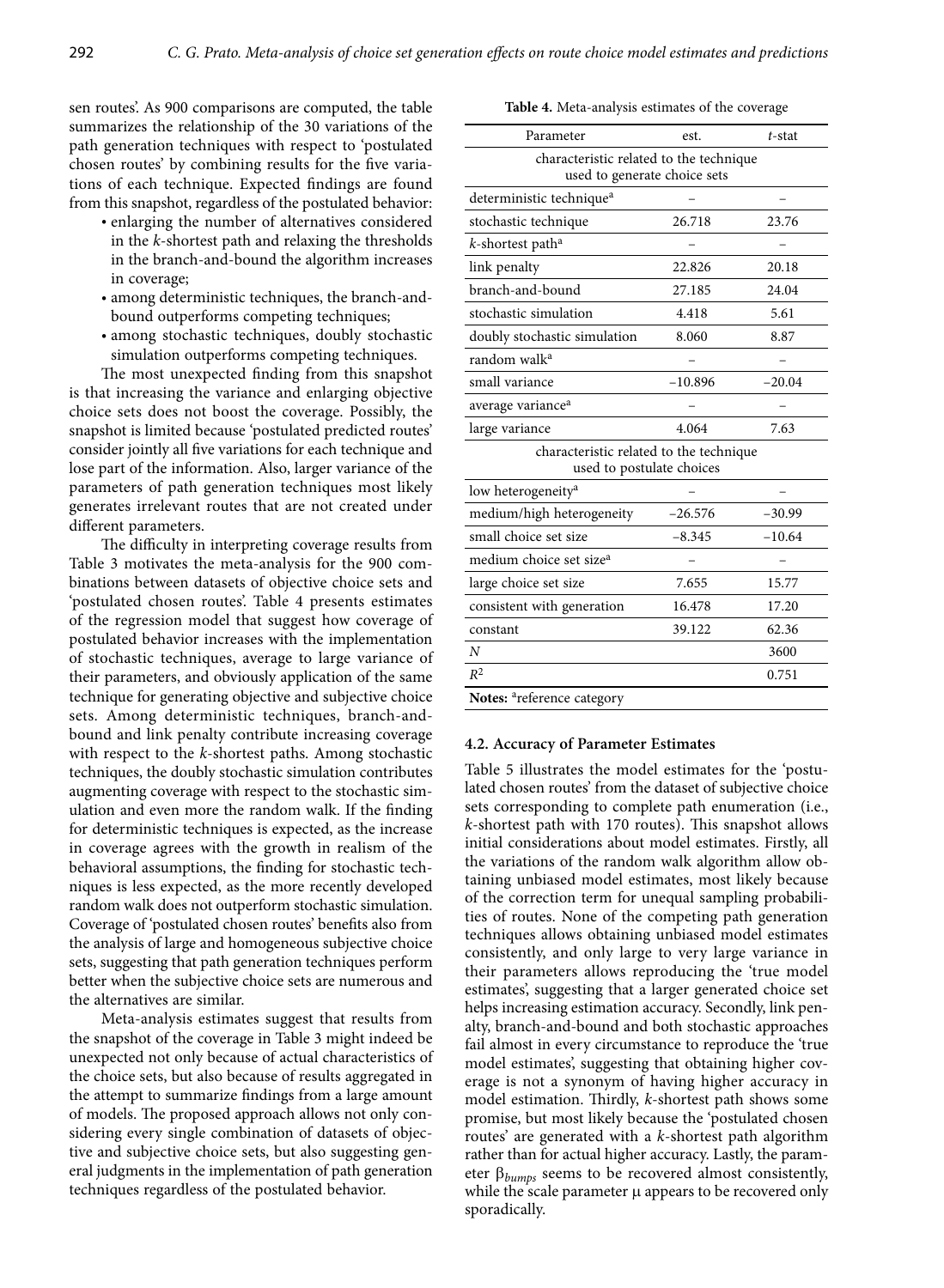**Table 5.** Example of model estimates for generated choice sets from different path generation techniques

| $k$ -shortest path                                                                                  |          | very small var |           | small var  |            | average var |                 | large var  |                 | very large var |                |
|-----------------------------------------------------------------------------------------------------|----------|----------------|-----------|------------|------------|-------------|-----------------|------------|-----------------|----------------|----------------|
| Parameter                                                                                           | value    | est.           | $t$ -stat | est.       | $t$ -stat  | est.        | $t$ -stat       | est.       | $t$ -stat       | est.           | $t$ -stat      |
| $\mu$                                                                                               | 1.00     | 0.556          | 13.1      | 0.627      | 11.7       | 0.780       | 7.4             | 0.969      | 1.2             | 0.972          | 1.1            |
| $\beta_{bumps}$                                                                                     | $-0.10$  | $-0.132$       | $-1.2$    | $-0.127$   | $-1.2$     | $-0.101$    | 0.0             | $-0.106$   | $-0.3$          | $-0.107$       | $-0.3$         |
| $\beta_{turns}$                                                                                     | $-0.30$  | $-0.137$       | 5.6       | $-0.092$   | 13.0       | $-0.288$    | 0.9             | $-0.283$   | 1.2             | $-0.283$       | 1.2            |
| $\beta_{PSC}$                                                                                       | 1.00     | 1.250          | 4.1       | 1.100      | 2.5        | 0.967       | $-0.8$          | 0.943      | $-1.4$          | 0.942          | $-1.4$         |
| LL(0)                                                                                               |          | $-9430.7$      |           | $-12894.6$ |            | $-15648.7$  |                 | $-18420.7$ |                 | $-20543.2$     |                |
| $LL(\beta)$                                                                                         |          | $-7284.0$      |           | $-10369.2$ |            | $-12311.0$  |                 | $-13471.8$ |                 | $-13472.3$     |                |
| $rho-bar^2$                                                                                         |          | 0.227          |           | 0.196      |            | 0.213       |                 | 0.268      |                 | 0.344          |                |
| link penalty                                                                                        |          | very small var |           | small var  |            | average var |                 | large var  |                 | very large var |                |
| Parameter                                                                                           | value    | est.           | $t$ -stat | est.       | t-stat     | est.        | t-stat          | est.       | t-stat          | est.           | $t$ -stat      |
|                                                                                                     | 1.00     | 0.626          | 13.9      | 0.714      | 10.9       | 0.953       | 1.7             | 0.782      | 8.6             | 0.979          | 0.8            |
| $\mu$                                                                                               | $-0.10$  | $-0.182$       | $-3.9$    | $-0.129$   | $-1.3$     | $-0.501$    | $-14.9$         | $-0.181$   | $-3.5$          | $-0.415$       | $-13.0$        |
| $\beta_{bumps}$                                                                                     | $-0.30$  | $-0.134$       | 10.8      | $-0.261$   | 2.6        | $-0.092$    | 15.3            | $-0.249$   | 3.9             | $-0.062$       | 17.1           |
| $\beta_{turns}$                                                                                     | 1.00     | 0.757          | $-6.1$    | 0.475      | $-13.0$    | 0.389       | $-14.5$         | 0.509      | $-11.9$         | 0.252          | $-18.8$        |
| $\beta_{PSC}$<br>LL(0)                                                                              |          | $-13875.3$     |           | $-14134.3$ |            | $-15063.8$  |                 | $-15897.2$ |                 | $-15594.6$     |                |
| $LL(\beta)$                                                                                         |          | $-12688.1$     |           | $-12244.1$ |            | $-12021.2$  |                 | $-12142.4$ |                 | $-11591.2$     |                |
| $rho-bar^2$                                                                                         |          | 0.085          |           | 0.133      |            | 0.202       |                 | 0.236      |                 | 0.256          |                |
|                                                                                                     |          |                |           |            |            |             |                 |            |                 |                |                |
| branch-and-bound                                                                                    |          | very small var |           | small var  |            | average var |                 | large var  |                 | very large var |                |
| Parameter                                                                                           | value    | est.           | t-stat    | est.       | $t$ -stat  | est.        | t-stat          | est.       | $t$ -stat       | est.           | $t$ -stat      |
| μ                                                                                                   | 1.00     | 1.300          | $-9.6$    | 0.872      | 4.9        | 0.853       | 5.7             | 0.834      | 6.3             | 0.796          | 7.7            |
| $\beta_{bumps}$                                                                                     | $-0.10$  | $-0.620$       | $-14.1$   | $-0.469$   | $-18.1$    | $-0.400$    | $-14.2$         | $-0.261$   | $-7.7$          | $-0.105$       | $-0.2$         |
| $\beta_{turns}$                                                                                     | $-0.30$  | $-0.530$       | $-10.7$   | $-0.458$   | $-7.6$     | $-0.460$    | $-7.4$          | $-0.060$   | 15.9            | $-0.281$       | 1.4            |
| $\beta_{PSC}$                                                                                       | 1.00     | $-1.050$       | $-43.3$   | 0.256      | $-17.2$    | 0.399       | $-14.1$         | 0.465      | $-12.9$         | 0.924          | $-1.9$         |
| LL(0)                                                                                               |          | $-11441.2$     |           | $-12923.5$ |            | $-13367.1$  |                 | $-15151.7$ |                 | $-16509.2$     |                |
| $LL(\beta)$                                                                                         |          | $-8997.5$      |           | $-10413.5$ |            | $-10575.6$  |                 | $-11303.3$ |                 | $-11863.4$     |                |
| $rho-bar^2$                                                                                         |          | 0.213          |           | 0.194      |            | 0.209       |                 | 0.254      |                 | 0.281          |                |
| stochastic sim                                                                                      |          | very small var |           | small var  |            | average var |                 | large var  |                 | very large var |                |
| Parameter                                                                                           | value    | est.           | t-stat    | est.       | t-stat     | est.        | t-stat          | est.       | $t$ -stat       | est.           | t-stat         |
| $\mu$                                                                                               | 1.00     | 0.392          | 22.5      | 0.578      | 15.6       | 0.729       | 10.1            | 0.841      | 5.9             | 0.873          | 4.7            |
| $\beta_{\textit{bumps}}$                                                                            | $-0.10$  | $-0.097$       | 0.1       | $-0.099$   | 0.0        | $-0.103$    | $-0.1$          | $-0.110$   | $-0.5$          | $-0.118$       | $-0.8$         |
| $\beta_{turns}$                                                                                     | $-0.30$  | $-0.264$       | 2.6       | $-0.263$   | 2.6        | $-0.261$    | 2.8             | $-0.257$   | 3.1             | $-0.259$       | 2.9            |
| $\beta_{PSC}$                                                                                       | 1.00     | 0.851          | $-3.7$    | 0.846      | $-3.8$     | 0.826       | $-4.3$          | 0.751      | $-6.2$          | 0.715          | $-7.1$         |
| LL(0)                                                                                               |          | $-13718.3$     |           |            | $-14239.5$ |             | $-15112.8$      | $-16207.6$ |                 | $-16533.5$     |                |
| $LL(\beta)$                                                                                         |          | $-11919.4$     |           | $-11527.9$ |            |             | $-11610.2$      |            | $-12146.6$      | $-11610.5$     |                |
| $rho$ -bar <sup>2</sup>                                                                             |          | 0.131          |           | 0.190      |            | 0.231       |                 |            | 0.250           |                | 0.298          |
| stochastic $\mathrm{sim}^2$                                                                         |          | very small var |           | small var  |            | average var |                 |            | large var       |                | very large var |
| Parameter                                                                                           | value    | est.           | $t$ -stat | est.       | $t$ -stat  | est.        | $t$ -stat       | est.       | $t$ -stat       | est.           | t-stat         |
|                                                                                                     | $1.00\,$ | 0.439          | 20.8      | 0.590      | 15.2       | 0.750       | 9.3             | 0.789      | 7.8             | 0.849          | 5.6            |
| μ                                                                                                   | $-0.10$  | $-0.098$       | $0.1\,$   | $-0.100$   | $0.0\,$    | $-0.106$    | $-0.3$          | $-0.106$   | $-0.3$          | $-0.111$       | $-0.5$         |
| $\beta_{bumps}$                                                                                     | $-0.30$  | $-0.264$       | 2.6       | $-0.264$   | 2.6        | $-0.259$    | 2.9             | $-0.259$   | 2.9             | $-0.256$       | $3.1\,$        |
| $\beta_{turns}$<br>$\beta_{PSC}$                                                                    | 1.00     | 0.851          | $-3.7$    | 0.846      | $-3.8$     | 0.818       | $-4.5$          | 0.799      | $-5.0$          | 0.744          | $-6.4$         |
| LL(0)                                                                                               |          | $-13818.3$     |           | $-14299.9$ |            | $-15278.2$  |                 | $-15637.4$ |                 | $-16284.3$     |                |
| $LL(\beta)$                                                                                         |          | $-11765.2$     |           | $-11444.2$ |            | $-11447.5$  |                 | $-11064.4$ |                 | $-11043.7$     |                |
| $rho-bar^2$                                                                                         |          | 0.148          |           | 0.199      |            | 0.250       |                 | 0.292      |                 | 0.322          |                |
|                                                                                                     |          |                |           |            |            |             |                 |            |                 |                |                |
| random walk                                                                                         |          | very small var |           | small var  |            | average var |                 | large var  |                 | very large var |                |
| Parameter                                                                                           | value    | est.           | $t$ -stat | est.       | $t$ -stat  | est.        | $t\text{-stat}$ | est.       | $t\text{-stat}$ | est.           | $t$ -stat      |
| $\mu$                                                                                               | 1.00     | 0.950          | 1.9       | 0.976      | 0.9        | 0.977       | 0.9             | 0.974      | 1.0             | 0.973          | 1.0            |
| $\beta_{bumps}$                                                                                     | $-0.10$  | $-0.110$       | $-0.5$    | $-0.114$   | $-0.6$     | $-0.124$    | $-1.1$          | $-0.104$   | $-0.2$          | $-0.109$       | $-0.4$         |
| $\beta_{turns}$                                                                                     | $-0.30$  | $-0.285$       | $1.1\,$   | $-0.284$   | 1.1        | $-0.288$    | $0.9\,$         | $-0.289$   | $\rm 0.8$       | $-0.287$       | 0.9            |
| $\beta_{PSC}$                                                                                       | $1.00\,$ | 0.938          | $-1.5$    | 0.942      | $-1.4$     | 0.940       | $-1.5$          | 0.939      | $-1.5$          | 0.943          | $-1.4$         |
| $\beta_{lnkq}$                                                                                      | 1.00     | 1.000          |           | 1.000      |            | 1.000       |                 | 1.000      |                 | 1.000          |                |
| LL(0)                                                                                               |          | $-14011.3$     |           | $-14606.8$ |            | $-15141.3$  |                 | $-15799.5$ |                 | $-16307.9$     |                |
| $LL(\beta)$                                                                                         |          | $-11810.5$     |           | $-11240.6$ |            | $-11777.5$  |                 | $-11422.2$ |                 | $-10813.9$     |                |
| $rho-bar^2$                                                                                         |          | 0.157          |           | 0.230      |            | 0.222       |                 | 0.277      |                 | 0.337          |                |
| Notes: $\beta_{lenoth}$ = -14000 observations; <i>t</i> -statistic with respect to the 'true value' |          |                |           |            |            |             |                 |            |                 |                |                |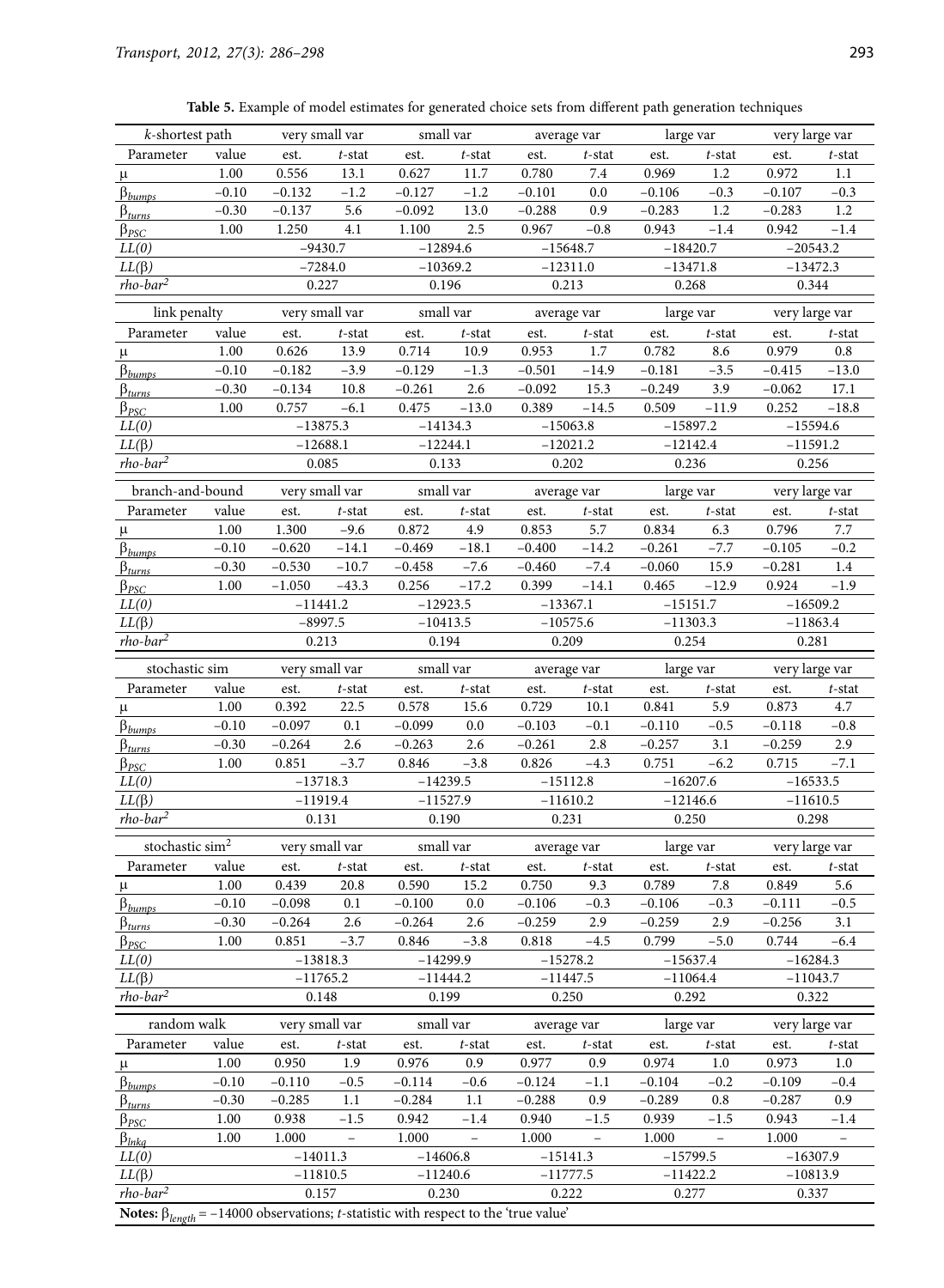Again, the difficulty in interpreting estimation results from Table 5 motivates the meta-analysis of the accuracy of parameter estimates for the 900 models. Table 6 presents the regression model over all the 3600 parameters, while Table 7 focuses on each single parameter. Unbiased estimates require considering the first and the foremost which is the same path generation technique for objective and subjective choice sets and that obviously increases its estimation accuracy the most. An increase in accuracy is related to the implementation of stochastic approaches, preferably random walk rather than stochastic simulation. Large variance does not increase estimation accuracy with respect to average variance, and small variance decreases it significantly. Estimation accuracy grows when models are estimated with respect to postulated behavior from large choice sets with high degree of similarity across alternatives.

Similar results are found when regression models consider single parameters. Notable differences are the comparable effectiveness in estimating scale parameters with choice sets generated with different stochastic techniques, the inferior relevance of stochastic techniques in estimating scale parameters, and the superior relevance of random walk in estimating path size estimates. The general interpretation of these differences does not seem intuitive, since different techniques are not expected having different effects on the various estimates.

**Table 6.** Meta-analysis estimates of the accuracy of model parameters

| Parameter                                                            | est.     | $t$ -stat |  |  |  |  |  |  |
|----------------------------------------------------------------------|----------|-----------|--|--|--|--|--|--|
| characteristic related to the technique                              |          |           |  |  |  |  |  |  |
| used to generate choice sets                                         |          |           |  |  |  |  |  |  |
| deterministic technique <sup>a</sup>                                 |          |           |  |  |  |  |  |  |
| stochastic technique                                                 | 16.197   | 30.00     |  |  |  |  |  |  |
| $k$ -shortest path <sup>a</sup>                                      |          |           |  |  |  |  |  |  |
| link penalty                                                         | 3.544    | 6.53      |  |  |  |  |  |  |
| branch-and-bound                                                     | 3.630    | 6.68      |  |  |  |  |  |  |
| stochastic simulation                                                | $-6.971$ | $-18.45$  |  |  |  |  |  |  |
| doubly stochastic simulation                                         | $-8.580$ | $-19.67$  |  |  |  |  |  |  |
| random walk <sup>a</sup>                                             |          |           |  |  |  |  |  |  |
| small variance                                                       | $-5.347$ | $-20.48$  |  |  |  |  |  |  |
| average variance <sup>a</sup>                                        |          |           |  |  |  |  |  |  |
| large variance                                                       | 0.344    | 1.35      |  |  |  |  |  |  |
| characteristic related to the technique<br>used to postulate choices |          |           |  |  |  |  |  |  |
| low heterogeneity <sup>a</sup>                                       |          |           |  |  |  |  |  |  |
| medium/high heterogeneity                                            | $-7.810$ | $-18.97$  |  |  |  |  |  |  |
| small choice set size                                                | $-5.914$ | $-15.71$  |  |  |  |  |  |  |
| medium choice set size <sup>a</sup>                                  |          |           |  |  |  |  |  |  |
| large choice set size                                                | 6.484    | 27.82     |  |  |  |  |  |  |
| consistent with generation                                           | 33.748   | 73.38     |  |  |  |  |  |  |
| constant                                                             | 10.712   | 35.56     |  |  |  |  |  |  |
| N                                                                    |          | 3600      |  |  |  |  |  |  |
| $R^2$                                                                |          | 0.698     |  |  |  |  |  |  |
| Notes: <sup>a</sup> reference category                               |          |           |  |  |  |  |  |  |
|                                                                      |          |           |  |  |  |  |  |  |

#### **4.3. Accuracy of Flow Predictions**

Table 8 summarizes the RMSE and MAPE when estimated models are applied to the dataset used for obtaining the 'postulated chosen routes' and 'simulated predicted routes' are compared to the 'postulated predicted routes' in terms of link flows. Similarly to the coverage, as 900 comparisons are computed, the table summarizes the relationship of the 30 variations of path generation techniques with respect to 'postulated chosen routes' by combining results for five variations of each technique. Expectedly, stochastic techniques outperform deterministic ones significantly, most likely because of better behavioral assumptions that for example allow generating different choice sets for different travelers. Less predictably, link penalty outperforms both k-shortest path and branch-and-bound, even though its behavioral assumption is simpler and estimation results do not suggest better modeling performances. None of the three stochastic techniques emerges as preferable for prediction purposes, an interesting result when considering that the random walk produces better estimates. Most likely, the fact that for prediction purposes the correction term is not used reduces the advantage for the random walk ability of predicting correct routes.

Again, the difficulty in interpreting prediction results from Table 8 suggests the meta-analysis of the MAPE. Table 9 presents the regression model for the 900 comparisons, whose interpretation should consider that modeling the error implies negative estimates which should be interpreted as positive relation to prediction accuracy. As for the estimation accuracy, an increase in prediction accuracy is related to the implementation of stochastic approaches, preferably random walk rather than stochastic simulation and doubly stochastic simulation. Unlike for the estimation accuracy, enlarging variance helps in prediction, suggesting that modelers should generate large choice sets for traffic assignment in order to reproduce predicted flows better, regardless of the postulated behavior.

Obviously, correct predictions are influenced by correct reproduction of the 'true values' of the model estimates. Thus, conclusions about the effects of path generation techniques on model predictions are more complex to discern and to generalize because results are dependent on the estimation accuracy.

#### **5. Summary and Conclusions**

Path-based solutions to the user equilibrium assignment problem help transport modelers in enhancing the route choice models in large scale applications. The implementation of path-based solution requires modelers to generate objective choice sets by selecting a path generation technique and its parameters according to personal judgments. The literature demonstrates that these personal judgments affect model estimates and predictions (e.g., Bekhor, Prato 2006; Bekhor *et al.* 2008; Bliemer, Bovy 2008; Prato, Bekhor 2007), but fails to suggest guidelines for the implementation of path generation techniques. This paper provides the first comprehensive guidelines about judgments in the implementation of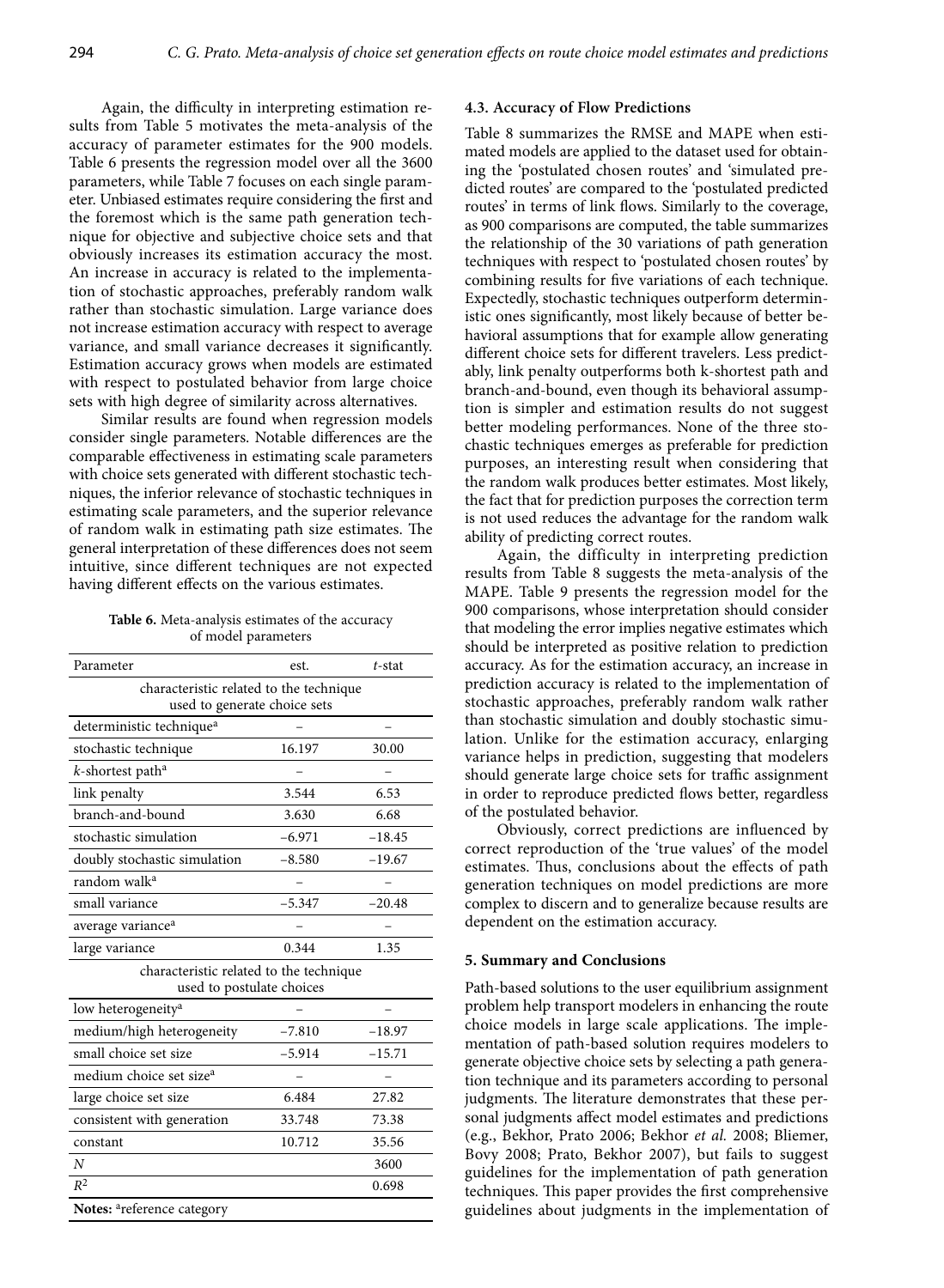$\beta_{\text{bumps}}$   $\beta_{\text{fumps}}$   $\beta_{\text{PSC}}$ Parameter est. *t*-stat est. *t*-stat est. *t*-stat est. *t*-stat Characteristic related to the technique used to generate the choice sets deterministic technique<sup>a</sup> stochastic technique 3.976 4.28 19.375 16.85 22.559 19.90 19.861 20.78 *k*-shortest patha – – – – – – – – link penalty 4.218 4.52 –0.627 –0.54 7.176 6.29 4.310 4.48 branch-and-bound 6.491 6.95 –3.286 –2.84 4.115 3.61 8.102 8.43 stochastic simulation –1.739 –2.68 –6.262 –7.78 –5.055 –6.37 –15.105 –22.58 doubly stochastic simulation –1.102 –1.47 –8.667 –9.33 –7.529 –8.22 –17.395 –22.52 random walk<sup>a</sup> – – – – – – – – – – – – – small variance –9.866 –21.98 –3.986 –7.17 –5.193 –9.47 –2.659 –5.75 average variance<sup>a</sup> – – – – – – – – – – – – – large variance –0.524 –1.19 –0.072 –0.13 0.338 0.63 0.518 1.14 Characteristic related to the technique used to postulate the choices low heterogeneity<sup>a</sup> – – – – – – – – – – – high heterogeneity 1.568 2.22 –9.401 –10.72 –13.334 –15.43 –10.537 –14.45 small choice set size  $-2.069$   $-3.20$   $-8.610$   $-10.74$   $-8.876$   $-11.23$   $-4.493$   $-6.74$ medium choice set size<sup>a</sup> – – – – – – – – large choice set size 4.235 10.57 9.240 18.61 8.018 16.39 4.823 11.69 consistent with generation 31.043 39.26 28.993 29.59 39.628 41.04 33.498 41.14 constant 8.914 17.21 15.598 24.31 11.162 17.65 6.720 12.60 *N* 900 900 900 900 900 900 900 900 *R*<sup>2</sup> 0.626 0.790 0.870 0.870 0.648

**Table 7.** Meta-analysis estimates of the accuracy of single parameters

Notes: <sup>a</sup>reference category

| Path generation technique    | variation   | $k$ -path | link<br>penalty | branch<br>and bound | stochastic<br>simulation | doubly stochastic<br>simulation | random<br>walk |
|------------------------------|-------------|-----------|-----------------|---------------------|--------------------------|---------------------------------|----------------|
| k-shortest path              | <b>RMSE</b> | 0.5765    | 0.9234          | 1.0198              | 0.4390                   | 0.4136                          | 0.4663         |
|                              | <b>MAPE</b> | 0.0950    | 0.1105          | 0.1114              | 0.1092                   | 0.1052                          | 0.1172         |
| link penalty                 | <b>RMSE</b> | 0.2508    | 0.1420          | 0.2213              | 0.1597                   | 0.1658                          | 0.1882         |
|                              | <b>MAPE</b> | 0.0670    | 0.0412          | 0.0569              | 0.0514                   | 0.0547                          | 0.0622         |
| branch-and-bound             | <b>RMSE</b> | 0.4654    | 0.3755          | 0.2920              | 0.4158                   | 0.4275                          | 0.4534         |
|                              | <b>MAPE</b> | 0.1195    | 0.0982          | 0.0739              | 0.1201                   | 0.1234                          | 0.1335         |
| stochastic simulation        | <b>RMSE</b> | 0.2092    | 0.1476          | 0.2177              | 0.1088                   | 0.1019                          | 0.1728         |
|                              | <b>MAPE</b> | 0.0505    | 0.0401          | 0.0554              | 0.0372                   | 0.0356                          | 0.0583         |
| doubly stochastic simulation | <b>RMSE</b> | 0.2055    | 0.1488          | 0.2212              | 0.1092                   | 0.1006                          | 0.1731         |
|                              | <b>MAPE</b> | 0.0495    | 0.0403          | 0.0560              | 0.0372                   | 0.0351                          | 0.0584         |
| random walk                  | <b>RMSE</b> | 0.2081    | 0.1769          | 0.2340              | 0.1190                   | 0.1016                          | 0.1837         |
|                              | <b>MAPE</b> | 0.0459    | 0.0452          | 0.0571              | 0.0388                   | 0.0339                          | 0.0594         |

path generation techniques by proposing a methodology and an experimental setting that evaluate the effect of path generation techniques on model estimates and flow predictions.

Initially, path generation techniques are implemented to generate the possible subjective choice sets considered by travelers. Next, 'true model estimates' and

'postulated predicted routes' are assumed from the simulation of a route choice model. Then, path generation techniques are applied to generate objective choice sets for model estimation and estimates are compared to the postulated 'true model estimates'. Last, predictions from the simulation of models estimated with objective choice sets are compared to the 'postulated predicted routes'.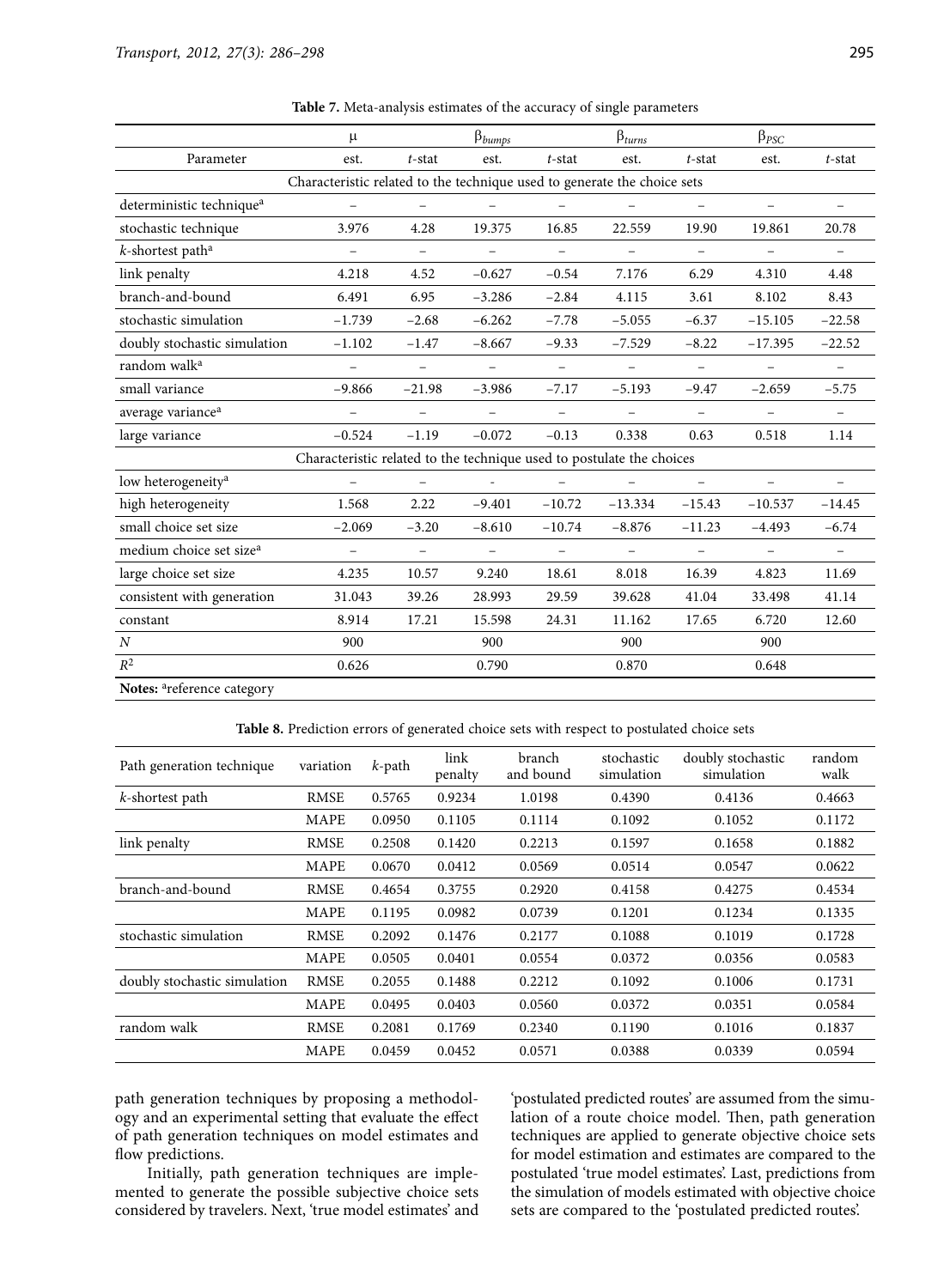| Parameter                               | est.     | $t$ -stat |  |  |  |  |  |  |
|-----------------------------------------|----------|-----------|--|--|--|--|--|--|
| characteristic related to the technique |          |           |  |  |  |  |  |  |
| used to generate choice sets            |          |           |  |  |  |  |  |  |
| deterministic technique <sup>a</sup>    |          |           |  |  |  |  |  |  |
| stochastic technique                    | $-0.400$ | $-15.54$  |  |  |  |  |  |  |
| $k$ -shortest path <sup>a</sup>         |          |           |  |  |  |  |  |  |
| link penalty                            | $-0.376$ | $-14.52$  |  |  |  |  |  |  |
| branch-and-bound                        | $-0.209$ | $-8.06$   |  |  |  |  |  |  |
| stochastic simulation                   | 0.107    | 5.92      |  |  |  |  |  |  |
| doubly stochastic simulation            | 0.143    | 6.85      |  |  |  |  |  |  |
| random walk <sup>a</sup>                |          |           |  |  |  |  |  |  |
| small variance                          | 0.123    | 9.84      |  |  |  |  |  |  |
| average variance <sup>a</sup>           |          |           |  |  |  |  |  |  |
| large variance                          | $-0.035$ | $-2.89$   |  |  |  |  |  |  |
| characteristic related to the technique |          |           |  |  |  |  |  |  |
| used to postulate choices               |          |           |  |  |  |  |  |  |
| low heterogeneity <sup>a</sup>          |          |           |  |  |  |  |  |  |
| medium/high heterogeneity               | 0.181    | 9.20      |  |  |  |  |  |  |
| small choice set size                   | $-0.019$ | $-1.06$   |  |  |  |  |  |  |
| medium choice set size <sup>a</sup>     |          |           |  |  |  |  |  |  |
| large choice set size                   | $-0.089$ | $-8.00$   |  |  |  |  |  |  |
| consistent with generation              | $-0.101$ | $-4.60$   |  |  |  |  |  |  |
| constant                                | 0.121    | 25.31     |  |  |  |  |  |  |
| N                                       | 900      |           |  |  |  |  |  |  |
| $R^2$                                   | 0.835    |           |  |  |  |  |  |  |
| Notes: <sup>a</sup> reference category  |          |           |  |  |  |  |  |  |

**Table 9.** Meta-analysis estimates of the mean average prediction error

Results that provide guidelines for efficient path generation by evaluating three requirements for route choice sets:

- the generation of plausible routes that travelers would consider;
- the estimation of route choice models that accurately represent the behavior of travelers;
- • the prediction of traffic flows that accurately and consistently measure the network performances in terms of level-of-service.

With respect to the generation of plausible routes that travelers would consider, experimental results suggest that the coverage of observed routes increases with the implementation of stochastic techniques and the selection of average to large variance in their distribution parameters. Moreover, better results are obtained when covering behavior postulated from large choice sets containing mainly similar alternatives.

Because of the accurate estimation of route choice models, experimental results show that the accuracy of model estimates grows with stochastic methods and in particular with the random walk algorithm that corrects for the unequal sampling probabilities of the generated routes. Variance of the parameters and estimation of models with the aforementioned characteristics of large size and high similarity also increase estimation accuracy.

With respect to the consistent prediction of network performance, experimental results illustrate that the accuracy of flow prediction parallels one of the model estimation, with the difference that generating even larger choice sets seems to improve prediction performances.

The extension of the findings from the analyzed network to large scale applications concerns only computational issues that memory and multiple-core implementation are currently able to resolve. Experimental results suggest that transport modelers should generate routes by applying stochastic approaches with the possibility of correcting for unequal sampling probability while maintaining a reasonable level of variance and generating a large number of routes. Estimation of models would greatly improve and the issue of the coverage of observed behavior would not be raised because the correction would allow accounting for the addition of alternatives not generated. On the one hand, results suggest that transport modelers would greatly benefit from the implementation of the random walk algorithm, since this is the only algorithm that currently provides this opportunity. On the other hand, transport modelers would greatly benefit from the implementation of doubly stochastic path generation techniques that are simple to implement and also for large scale networks, as illustrated for example for the Greater Copenhagen Area (Larsen *et al.* 2010).

In addition, this paper shows the importance of a meta-analytical approach in the synthesis of a large number of models generating a large amount of results that are otherwise difficult to summarize and to process. Summary statistics only partially capture the influence of the characteristics of path generation techniques on model estimates and flow predictions. On the contrary, meta-analysis successfully summarizes the relevance of judgments in the selection of path generation techniques and their parameters for increasing coverage of observed behavior and augmenting accuracy of model estimation.

The approach seems easily transferable to any study concentrating on the estimation of a large number of models and requiring a summary of the results without involving data mining or Bayesian inference that would be much more expensive from a conceptual and a computational perspective (Leamer 1983). It should be noted that the fit of the meta-analytical models indicates that the variation in the results can indeed be explained by modeling judgments.

Further research should address the need for a correction term for unequal sampling probabilities of alternative routes when both stochastic simulation approaches are applied, and the need for the experimental evaluation of the performance of traffic assignment procedures on large scale networks providing that stochastic path generation techniques are implemented.

#### **Acknowledgements**

The author would like to thank Emma Frejinger for providing the details of the Borlange network and three anonymous reviewers for the significant contribution in improving a previous version of the manuscript.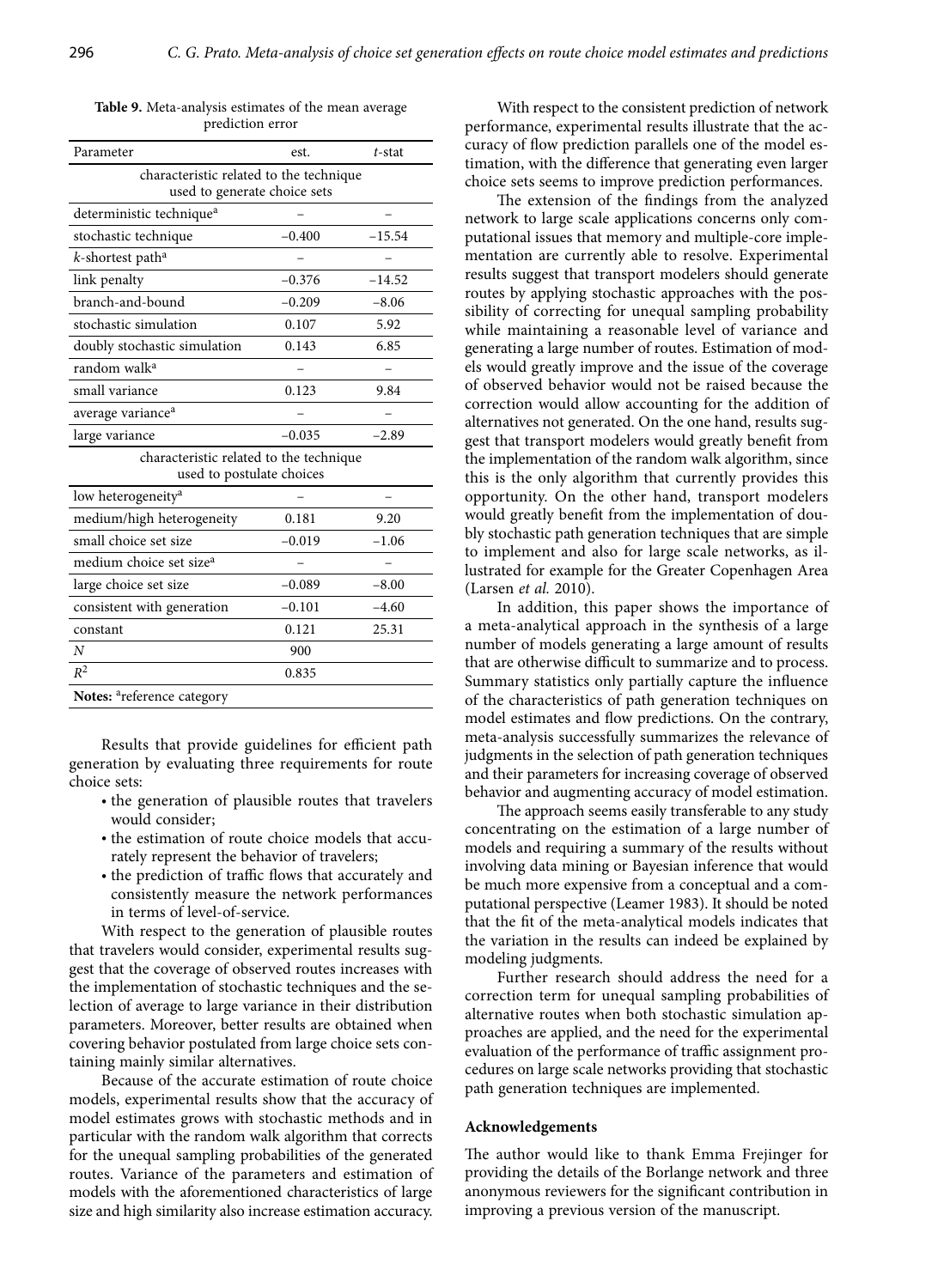#### **References**

Azevedo, J. A.; Santos Costa, M. E. O.; Silvestre Madera, J. J. E. R.; Vieira Martins, E. Q. 1993. An algorithm for the ranking of shortest paths, *European Journal of Operational Research* 69(1): 97–106.

[http://dx.doi.org/10.1016/0377-2217\(93\)90095-5](http://dx.doi.org/10.1016/0377-2217(93)90095-5)

- Bekhor, S.; Ben-Akiva, M. E.; Ramming, S. 2006. Evaluation of choice set generation algorithms for route choice models, *Annals of Operations Research* 144(1): 235–247. <http://dx.doi.org/10.1007/s10479-006-0009-8>
- Bekhor, S.; Prato, C. G. 2006. Effects of choice set composition in route choice modeling, in *Proceedings of the 11th Conference of the International Association for Travel Behavior Research*, 16–20 August, 2006. Kyoto, Japan.
- Bekhor, S.; Toledo, T. 2005. Investigating path-based solution algorithms to the stochastic user equilibrium problem, *Transportation Research Part B: Methodological* 39(3): 279–295. <http://dx.doi.org/10.1016/j.trb.2004.04.006>
- Bekhor, S.; Toledo, T.; Prashker, J. N. 2008. Effects of choice set size and route choice models on path-based traffic assignment, *Transportmetrica* 4(2): 117–133. <http://dx.doi.org/10.1080/18128600808685682>
- Ben-Akiva, M.; Bergman, M. J.; Daly, A. J.; Ramaswamy, R. 1984. Modeling inter-urban route choice behaviour, in *Proceedings of the Ninth International Symposium on Transportation and Traffic Theory*. 11–13 July 1984. Delft, The Netherlands, 299–330.
- Bliemer, M. C. J.; Bovy, P. H. L. 2008. Impact of route choice set on route choice probabilities, *Transportation Research Record* 2076: 10–19.<http://dx.doi.org/10.3141/2076-02>
- Bliemer, M. C. J.; Taale, H. 2006. Route generation and dynamic traffic assignment for large networks, in *Proceedings of the First International Symposium on Dynamic Traffic Assignment*, Leeds, U.K., 90–99.
- Bovy, P. H. L. 2009. On modelling route choice sets in transportation networks: a synthesis, *Transport Reviews* 29(1): 43–68. <http://dx.doi.org/10.1080/01441640802078673>
- Bovy, P. H. L.; Bekhor, S.; Prato, C. G. 2008. The factor of revisited path size: alternative derivation, *Transportation Research Record* 2076: 132–140. <http://dx.doi.org/10.3141/2076-15>
- Bovy, P. H. L.; Bekhor, S.; Prato, C. G. 2009. Route sampling correction for stochastic route choice set generation, in *Proceedings of the 88th Annual Meeting of the Transportation Research Board*, 11–15 January 2009, Washington, D.C. 18 p. [DVD].
- Bovy, P. H. L.; Fiorenzo-Catalano, S. 2007. Stochastic route choice set generation: behavioral and probabilistic foundations, *Transportmetrica* 3(3): 173–189. <http://dx.doi.org/10.1080/18128600708685672>
- Bowman, J. L.; Bradley, M.; Shiftan, Y.; Lawton, T. K.; Ben-Akiva, M. 1998. Demonstration of an activity based model system for Portland, in *Proceedings of the 8th World Conference on Transport Research*, 12–17 July 1998, Antwerp, Belgium.
- Bradley, M. A.; Bowman, J. L.; Griesenbeck, B. 2007. Development and application of the SACSIM activity-based model system, in *Proceedings of the 11th World Conference on Transport Research*. 24–26 June 2007, Berkeley, California. 29 p. [CD].
- Bradley, M. A.; Outwater, M. L.; Jonnalagadda, N.; Ruiter, E. 2001. Estimation of an activity-based micro-simulation model for San Francisco, in *Proceedings of the 80th Annual Meeting of the Transportation Research Board*, 7–10 January 2001. Washington, D.C.
- Cambridge Systematics. 2008. *Tel-Aviv Activity Schedule Travel Demand Model System: a Tour-Based Approach*. Report prepared for the Israel Ministry of Transport and Road Safety.
- Cascetta, E.; Russo, F.; Vitetta, A. 1997. Stochastic user equilibrium assignment with explicit path enumeration: comparison of models and algorithms, in *Transportation Systems 1997 (TS'97): a Proceedings Volume from the 8th IFAC/ IFIP/IFORS Symposium*, 16–18 June 1997, Chania, Greece, 1031–1037.
- De la Barra, T.; Perez, B.; Anez, J. 1993. Multidimensional path search and assignment, in *Proceedings of the 21st PTRC Summer Annual Meeting*, Manchester, U.K., 307–319.
- Frejinger, E.; Bierlaire, M.; Ben-Akiva, M. E. 2009. Sampling of alternatives for route choice modeling, *Transportation Research Part B: Methodological* 43(10): 984–994. <http://dx.doi.org/10.1016/j.trb.2009.03.001>
- Horowitz, J. L.; Louviere, J. J. 1995. What is the role of consideration sets in choice modeling?, *International Journal of Research in Marketing* 12(1): 39–54.

[http://dx.doi.org/10.1016/0167-8116\(95\)00004-L](http://dx.doi.org/10.1016/0167-8116(95)00004-L)

- Hunt, D. T.; Kornhauser, A. L. 1996. Assigning traffic over essentially-least-cost paths, *Transportation Research Record* 1556: 1–7. <http://dx.doi.org/10.3141/1556-01>
- Kaplan, S.; Prato, C. G. 2010. Joint modeling of constrained path enumeration and path choice behavior: a semi-compensatory approach, in *Proceedings of the European Transport Conference*, 11–13 October 2010, Glasgow, Scotland. 15 p. Available from Internet: http://etcproceedings.org/ paper/joint-modeling-of-constrained-path-enumerationand-path-choice-behavior-a-semi
- Larsen, M.; Nielsen, O.; Prato, C. G. 2010. Generation and quality assessment of route choice sets in public transport networks by means of RP data analysis, in *Proceedings of the European Transport Conference*, 11–13 October 2010, Glasgow, Scotland.
- Leamer, E. E. 1983. Let's take the con out of econometrics, *The American Economic Review* 73(1): 31–43.
- Lombard, K.; Church, R. L. 1993. The gateway shortest path problem: generating alternative routes for a corridor location problem, *Geographical Systems* 1: 25–45.
- Meister, K.; Balmer, M.; Ciari, F.; Horni, A.; Rieser, M.; Waraich, R. A.; Axhausen, K. W. 2010. Large-scale agent-based travel demand optimization applied to Switzerland, including mode choice, in *Proceedings of the 12th World Conference on Transportation Research*, 16 July 2010, Lisbon, Portugal.<http://dx.doi.org/10.3929/ethz-a-006100288>
- Nielsen, O. A. 2000. A stochastic transit assignment model considering differences in passengers utility functions, *Transportation Research Part B: Methodological* 34(5): 377–402.

[http://dx.doi.org/10.1016/S0191-2615\(99\)00029-6](http://dx.doi.org/10.1016/S0191-2615(99)00029-6)

- PBConsult. 2004. *Progress Report for the Year 2003: Modeling Task 2 – Activity/Tour-Based Models*. Regional Transportation Plan Major Update Project for the Atlanta Regional Commission, January, 2004.
- Pinjari, A.; Eluru, N.; Srinivasan, S.; Guo, J. Y.; Sener, I. N.; Bhat, C. R. 2008. CEMDAP: Modeling and microsimulation frameworks, software development, and verification, in *TRB 87th Annual Meeting Compendium of Papers DVD*, 13–17 January 2008, Washington, D.C. [DVD].
- Prato, C. G. 2009. Route choice modeling: past, present and future research directions, *Journal of Choice Modelling* 2(1): 65–100.